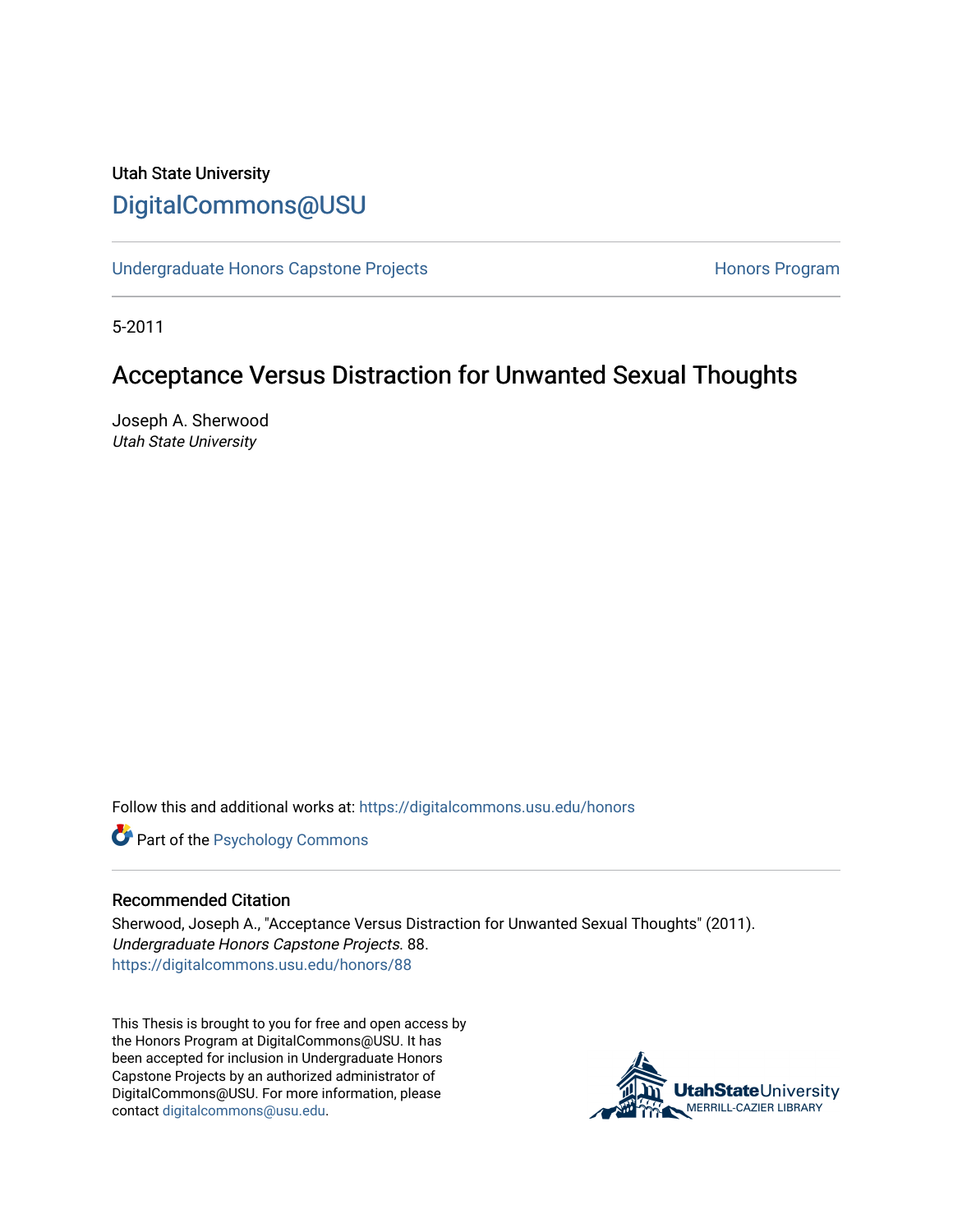# **ACCEPTANCE VERSUS DISTRACITON FOR UNWANTED SEXUAL THOUGHTS**

**by**

**Joseph A. Sherwood**

**Thesis submitted in partial fulfillment of the requirements for the degree**

**of**

## **DEPARTMENTAL HONORS**

**in**

**Psychology in the Department of Psychology** 

**Approved:**

Micahel P. Twohig Scott C. Bates

**Thesis/Project Advisor Departmental Honors Advisor**

 **Director of Honors Program** Christie Fox

**UTAH STATE UNIVERSITY Logan, UT**

**Spring 2011**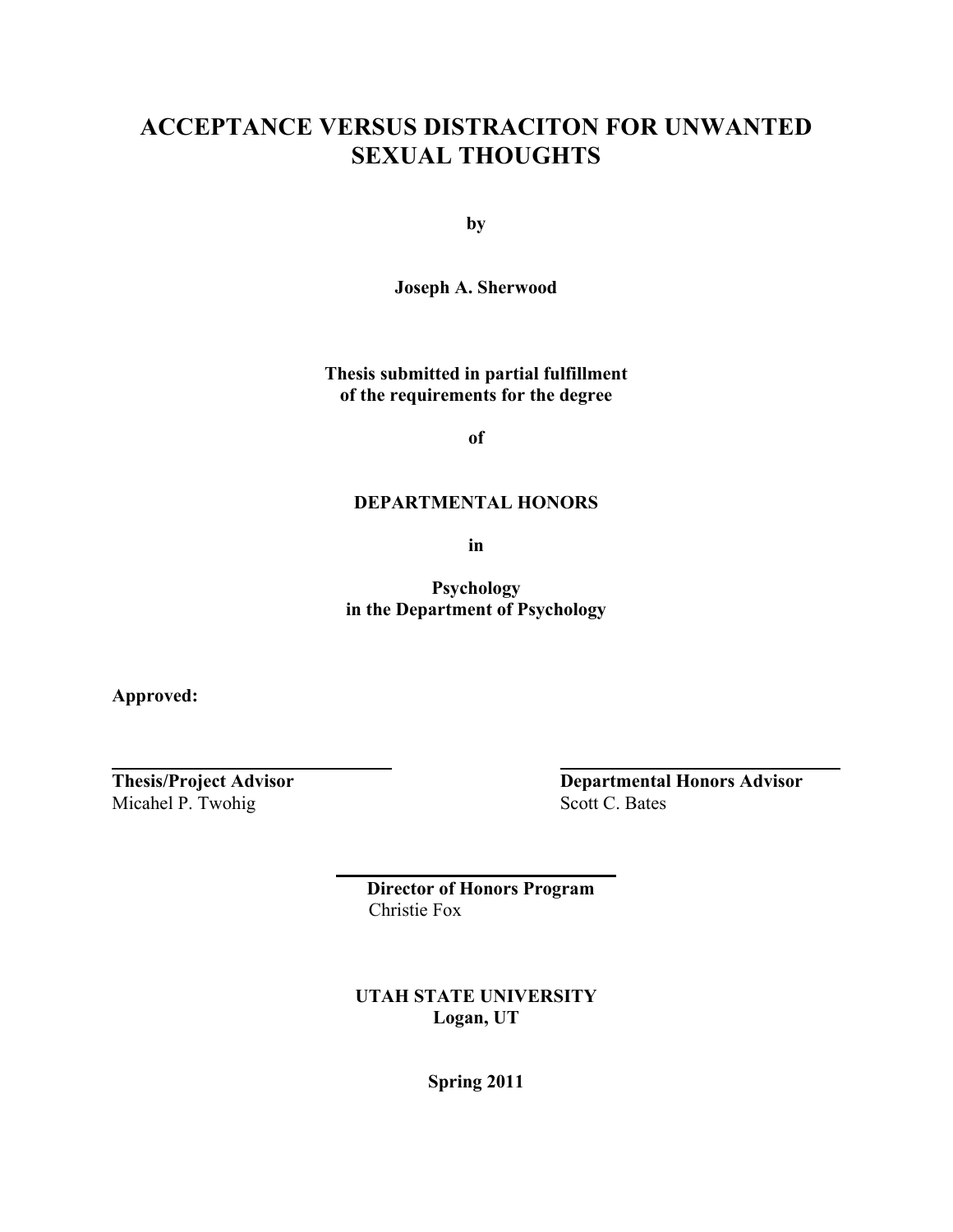#### Abstract

This on-line study examined 67 participants who rated their sexual thought distress level as moderately distressing or greater, on the successfulness of an acceptance-based strategy and a distraction-based strategy for dealing with unwanted sexual thoughts. The study began with the completion of an assessment battery, which measured attitudes about sexual thoughts. During a pre-intervention three minute time period, participants were asked to record/report occurrences a previously identified unwanted sexual thought, if or when, it occurred. They were then randomly placed into one of three experimental conditions (e.g., acceptance-based, distractionbased, and a control group) in which they viewed a video presentation that taught strategies for dealing with unwanted sexual thoughts. After watching the presentation, participants again recorded occurrences of sexual thoughts during a three minute period. Participants also completed the questions again to assess attitudes about sexual thoughts post intervention. Thought frequencies decreased for all groups post intervention, while levels of acceptance increased for the acceptance-based group, and decreased for the control-based group. Participants in the distraction based group also rated their sexual thoughts as being more similar to acting on the thought post intervention.

*Keywords:* acceptance, distraction, sexual, thoughts, ACT, online, commitment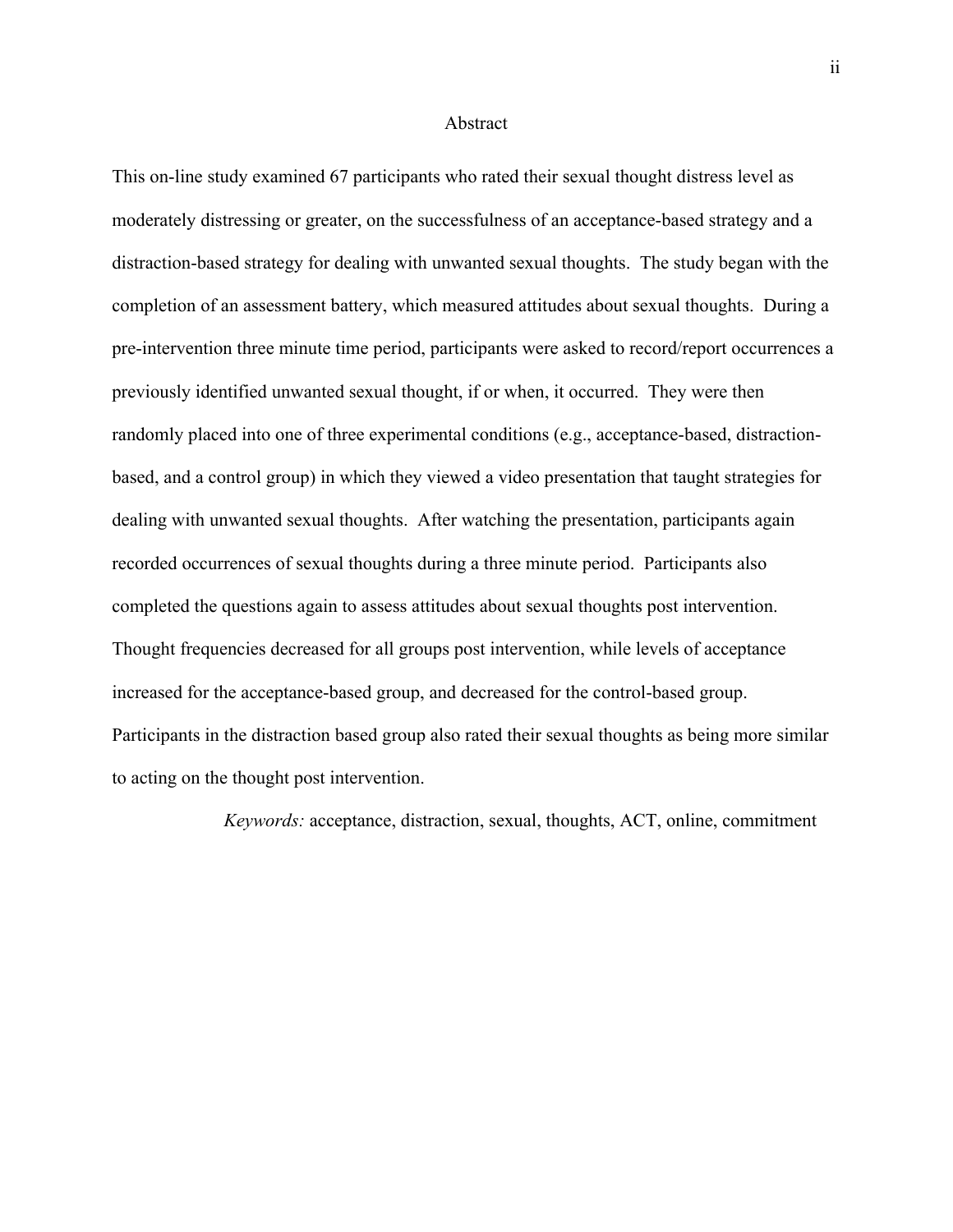## TABLE OF CONTENTS

|--|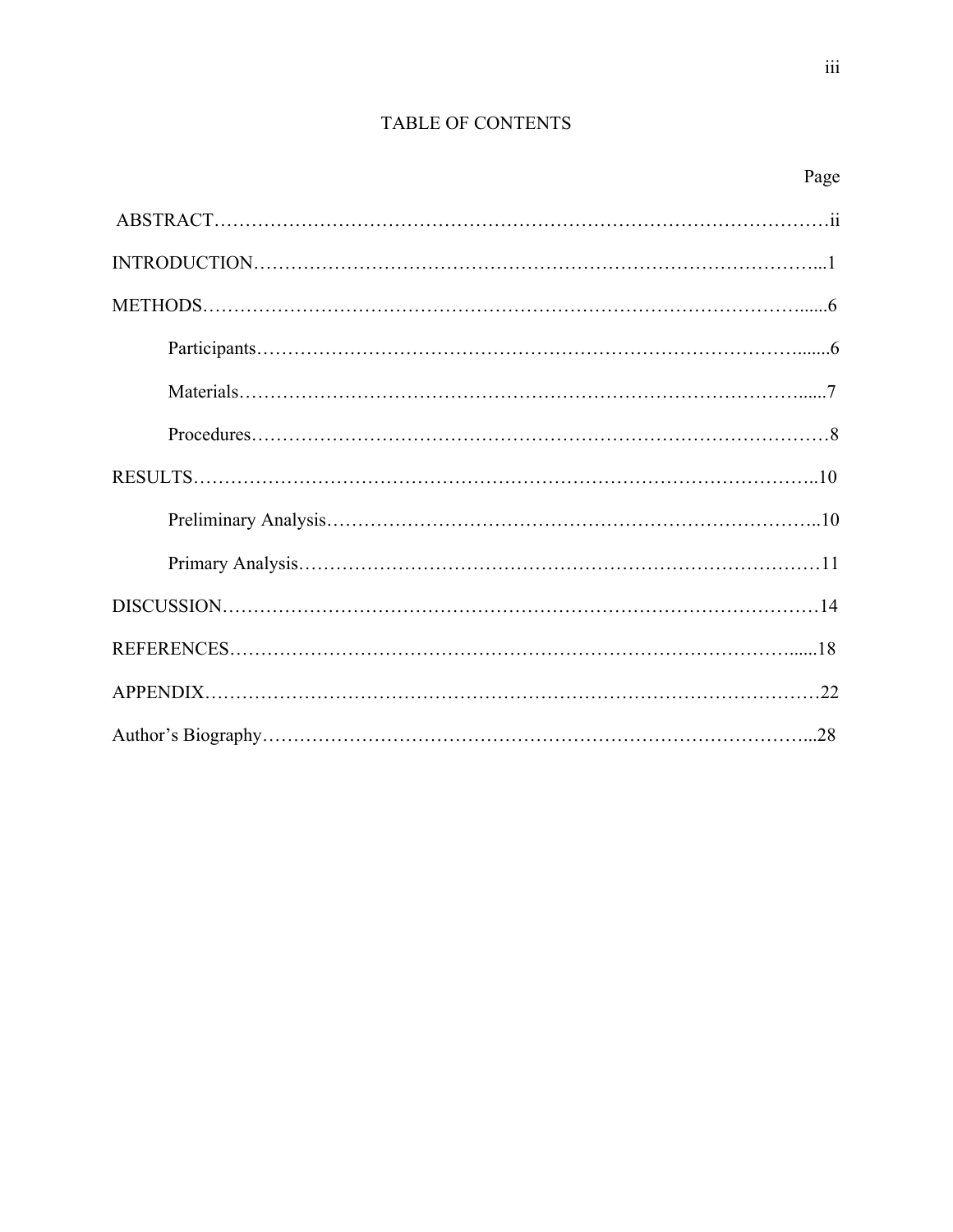## Acceptance versus Distraction for Unwanted Sexual Thoughts

Mahatma Gandhi once said that "a man is but the product of his thoughts; what he thinks, he becomes" (Ghandi, Tutu, 2007). This age old mentality has driven, in great part, the traditional perspectives on the way human cognition is managed. As children, many are taught that when unwanted or- intrusive thoughts enter the consciousness, they are to be controlled, and that by so doing such thoughts are purged.

Thought suppression, a variant of thought control, has traditionally been a popular technique to regulate or eliminate unwanted thoughts. However, a preponderance of evidence has shown that an attempt to suppress thoughts is counterproductive, actually maintaining the very thoughts one intended to avoid (Wenzlaff & Wegner, 2000). The phenomenon of the ironic processes associated with thought control began when a study showed that attempts to suppress thoughts about a white bear actually increased occurrences of the thought (Wegner, Schneider, Carter, & White, 1987). Since then, several studies have shown that attempts to suppress thoughts lead to greater arousal (discomfort levels) (Salkovskis & Campbell, 1994; Trinder & Salkovskis, 1994; Wegner, Shortt, Blake, & Page, 1990) and increased frequency of the unwanted thought (Muris, Merckelbach, & Clavan, 1997; Trinder & Salkovskis, 1994; Wegner et al., 1987).

A clinical population may react differently to naturally intrusive thoughts than they would to a random and non-intrusive thought (such as a white bear). To overcome some of these limitations a number of studies have demonstrated similar effects with naturally occurring intrusive thoughts (Becker, Rinck, Roth, & Margraf, 1998; Muris, Merckelbach, & Clavan, 1997; Salkovskis & Campbell, 1994). In one study, seventy-five participants were selected on the basis that they had experienced at least three personally intrusive negative thoughts in the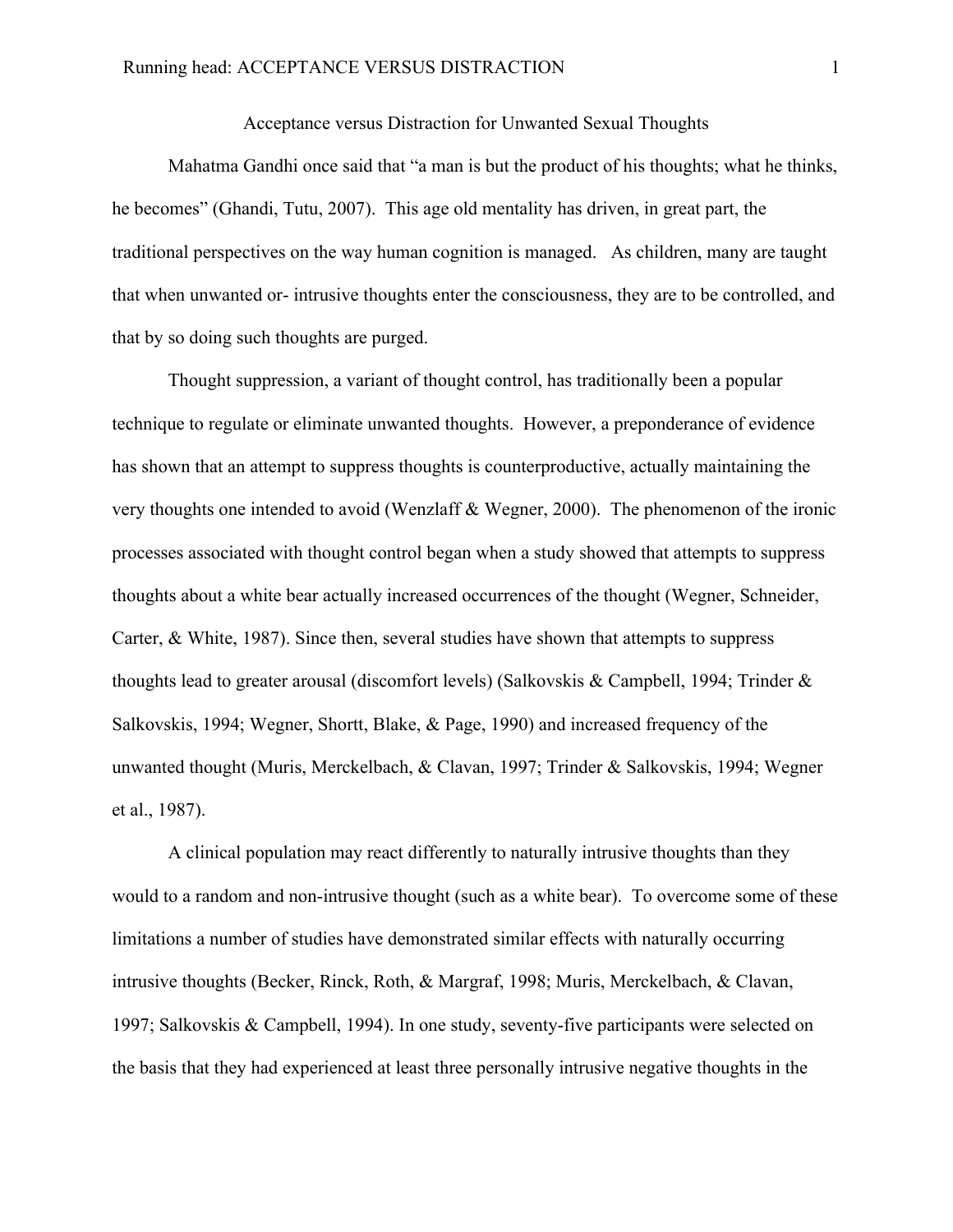past months and that these thoughts were caused at least a specific level of distress (Salkovskis & Campbell, 1994). Participants were asked to identify a particular intrusive negative thought that they had experienced recently. They were placed into one of four suppression/distraction based groups (e.g., they were asked to distract themselves when the intrusive thought came to mind), or a "mention only" group (i.e., they were told to simply mention the occurrence of the thought without being given any instruction to avoid thinking of the thought). Of the four suppression/distraction based groups, three had significantly higher frequencies of the thought. Participants also experienced feeling less discomfort when they were able to think freely and were not engaged in suppression. This suggests that not only may the activity of thought suppression increase occurrences of unwanted thoughts, it also increases levels of discomfort that a person experiences while engaged in suppression.

Further studies have indicated similar findings with the intrusive thoughts of clinical populations such as obsessive compulsive disorder (OCD; Muris, Merckelbach, & Clavan, 1997; Rassin, Merckelbach, Muris, & Stapert, 1999; Rutledge, 1998), generalized anxiety disorder (GAD; Becker, Rinck, Roth, & Margraf, 1998), and depression (Kuyken & Brewin, 1994). Another pool of research has shown these same findings with addiction and impulse control related disorders; for example, smoking (Haaga & Allison, 1994; Salkovskis & Reynolds, 1994), drinking (Palfai, Monti, Colby, & Rohsenow, 1997), and compulsive eating (Harnden, McNally, & Jimerson, 1997).

A few studies have demonstrated that the same ironic processes are also relevant with sexual thoughts. Some studies have shown that the desire to escape from thoughts about HIV infection lead to an increase in risky sexual behavior among gay men (Hoyt, Nemeroff, & Huebner, 2006; Nemeroff, Hoyt, Huebner, & Proescholdbell, 2008). In one examining gay men,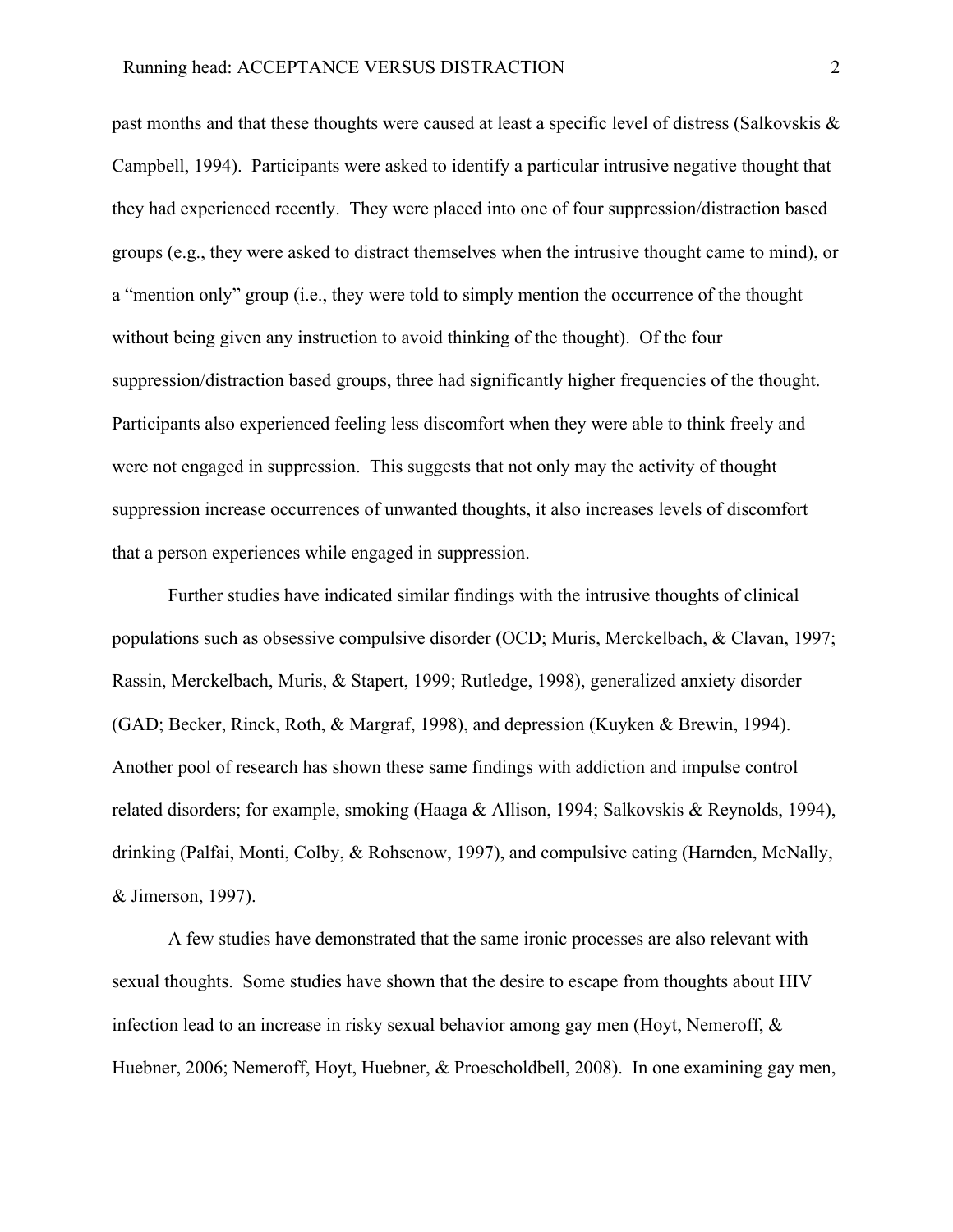706 participants completed a questionnaire assessing suppression/distraction levels associated with desire to escape from thoughts related to HIV/AIDS, and also answered questions measuring levels of risky sexual behavior study (Hoyt, Nemeroff, & Huebner). Both measures were also completed by 399 of those participants at a 6-month follow-up. Results from the study showed a positive correlation between suppression, the level to which participants desired to escape thoughts about HIV infection, and risky sexual behavior. Aside from the studies mentioned previously relating to HIV infection, a review of the literature found no studies examining the paradoxical nature of common sexual thoughts as they might occur in the general population.

The evidence of the ironic processes (i.e., increased discomfort levels, increased frequency of unwanted thoughts) functioning with thought control techniques lend support for the use of mindfulness, acceptance, or cognitive defusion based therapies Mindfulness, acceptance, and cognitive defusion based treatments teach patients to accept their unwanted thoughts and to separate their character from their intrusive thoughts. A few studies are outlined which have demonstrated that these attitudes reduce anxiety traditionally linked with the intrusive thoughts and in turn decrease accompanying problematic behavior.

A recent study demonstrated the effective use of Acceptance and Commitment Therapy (ACT) in treating persons with problematic internet pornography viewing behavior (Twohig & Crosby, 2010). ACT teaches a willingness to experience inner experiences (e.g., thoughts, feelings, and physical sensations) and fosters psychological flexibility (i.e., the ability to move in a meaningful direction without particular regard for any inner experience). ACT achieves this end by focusing on six core processes that reduce the negative effects of certain inner experiences on overt behavior while teaching a skill set to increase the positive effects of other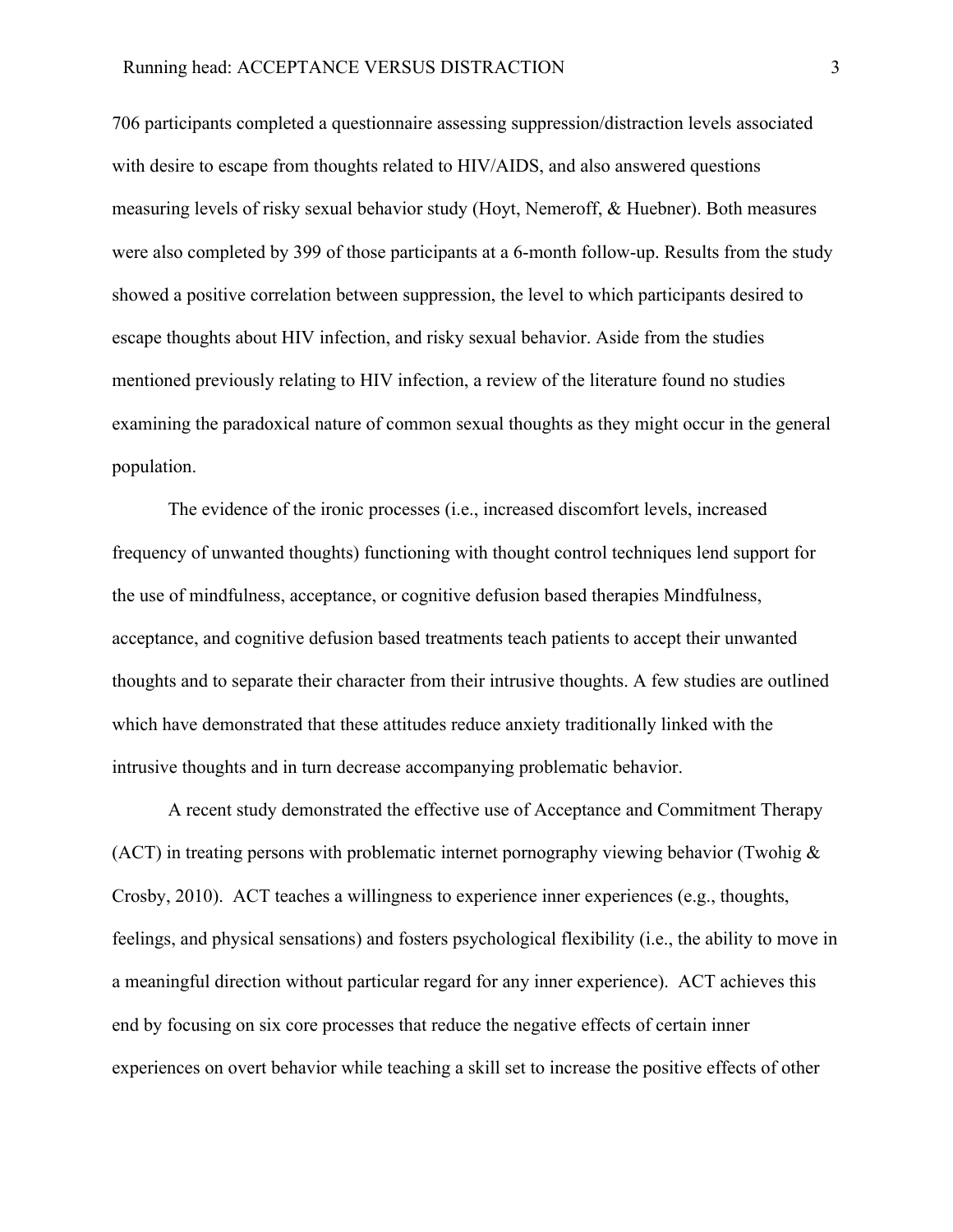inner experience on one's actions. Specifically, these private events are targeted by addressing, *acceptance*, (the embrace of private events without attempts to regulate or control their occurrence), *defusion* (separates inner experience from negative behavioral outcomes that may have historically accompanied them), *being present* (ability to describe private and overt experience in the moment, nonjudgmentally), *self as context* (understanding the self as a context for inner experience, without being defined by inner experience), *values* (defining for the individual his/her moral ideals and life goals), and *committed action* (moving toward defined values) (Hayes, Luoma, Bond, Masuda, & Lillis, 2006).

A great deal of research has shown that an adoption of these core processes has been shown to reduce problematic behavior associated with negative inner experience (Hesser, Westin, Hayes, & Andersson, 2009) whereas experiential avoidance has been shown to have reverse effects (Twohig, Crosby, & Cox, 2009). Experiential avoidance has been defined as "the occurrence of deliberate efforts to avoid and/or escape from private events such as affects, thoughts, memories and bodily sensations which are experienced as aversive" (Ruiz, 2010, p. 127). One study examined the effects of internet pornography viewing behavior on a sample of 84 college-age males (Twohig, Crosby, & Cox, 2009). In this study, participants filled out online surveys assessing time-spent viewing pornography, negative outcomes related to sexual practices, and items related to sexual compulsivity. Results from the study demonstrated that those who viewed pornography experienced more negative outcomes resulting from their viewing behavior than participants who reported no pornography viewing. Also, the negative effects of viewing were dependent on how much participants attempt to control their sexually related thoughts and urges more so than the rate of viewing. Supplementary work with similar disorders such as OCD (Abramowitz, Lackey, & Wheaton, 2009), trichotillomania (Norberg,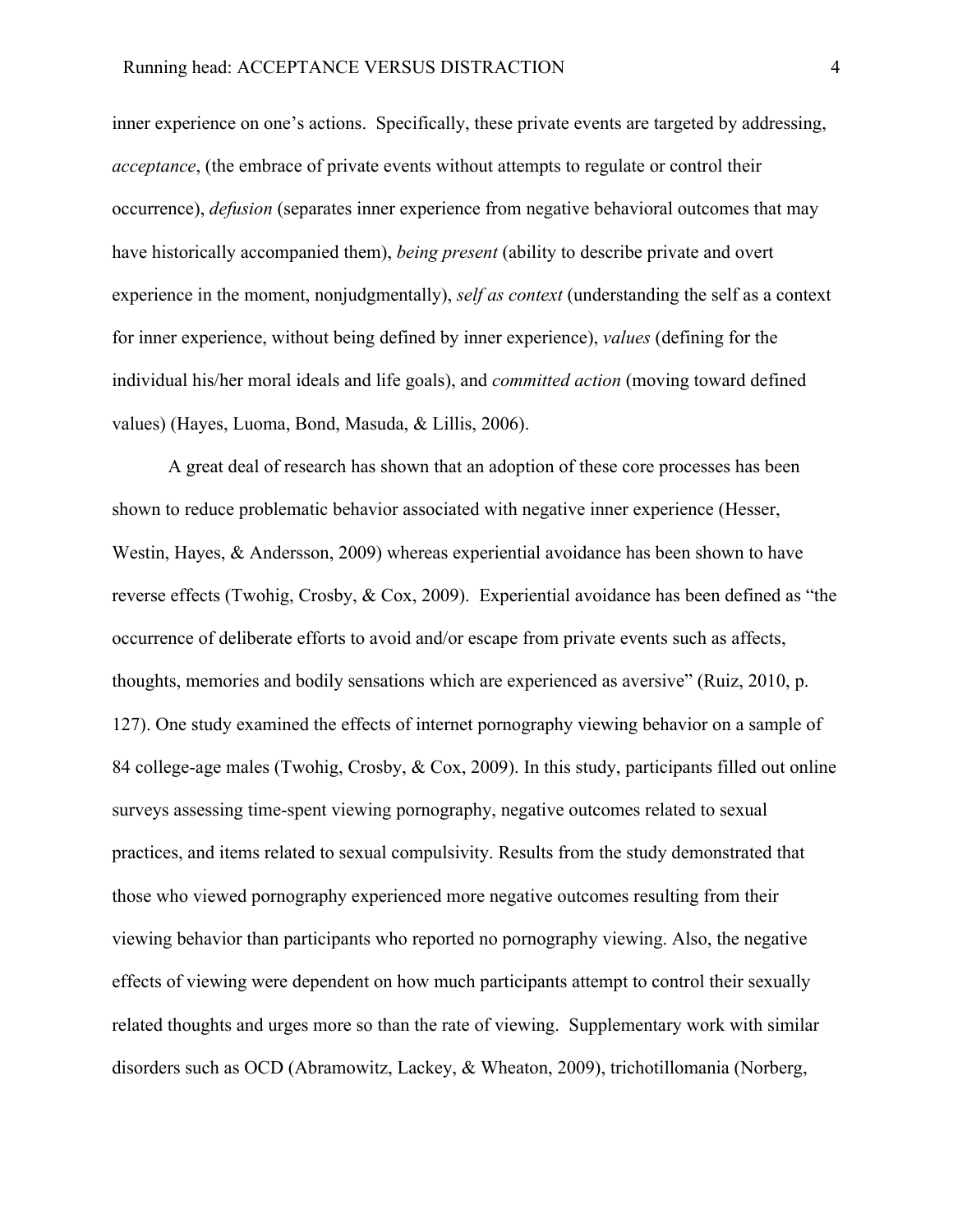Wetterneck, Woods, & Conelea, 2007), and substance abuse/dependence (Forsyth, Parker, & Finlay, 2003) find similar outcomes.

Despite the substantial amount of literature to support the negative effects of thought suppression related techniques in dealing with intrusive thoughts, and the growing body of literature to support the use of ACT processes in treating persons suffering from intrusive thoughts, no studies to date have explored the nature of a distraction based intervention versus an ACT based intervention in dealing with unwanted or intrusive sexual thoughts. This exploratory study aimed to compare a brief ACT based strategy with that of a distraction based strategy in dealing with unwanted sexual thoughts. Some behavioral and process questions, as well as thought frequencies were taken pre-intervention and post-intervention. Data was taken from sixty-seven participants who rated their sexual thoughts as being moderately distressing or above. It is hypothesized that participants in the acceptance based group will experience relatively equal amounts of thought frequency pre-intervention to post-intervention, whereas the distraction based group will experience an increase in thought frequency over time. It is also expected that participants in the acceptance group will show increased competency in the core ACT processes (i.e., they will experience decreased attempts to suppress unwanted sexual thoughts, find their thoughts more acceptable, have more disassociation between negative inner experience and behavior, will find their sexual thoughts less bothersome and less problematic, will be more comfortable experiencing them, and will fight with their unwanted sexual thoughts less) pre-intervention to post-intervention, despite the brief and superficial nature of the interventions. Conversely, it is believed that the distraction group will show changes opposing those found in the acceptance based strategies condition (i.e., participants will experience an increase in attempts to suppress unwanted sexual thoughts, find their unwanted sexual thoughts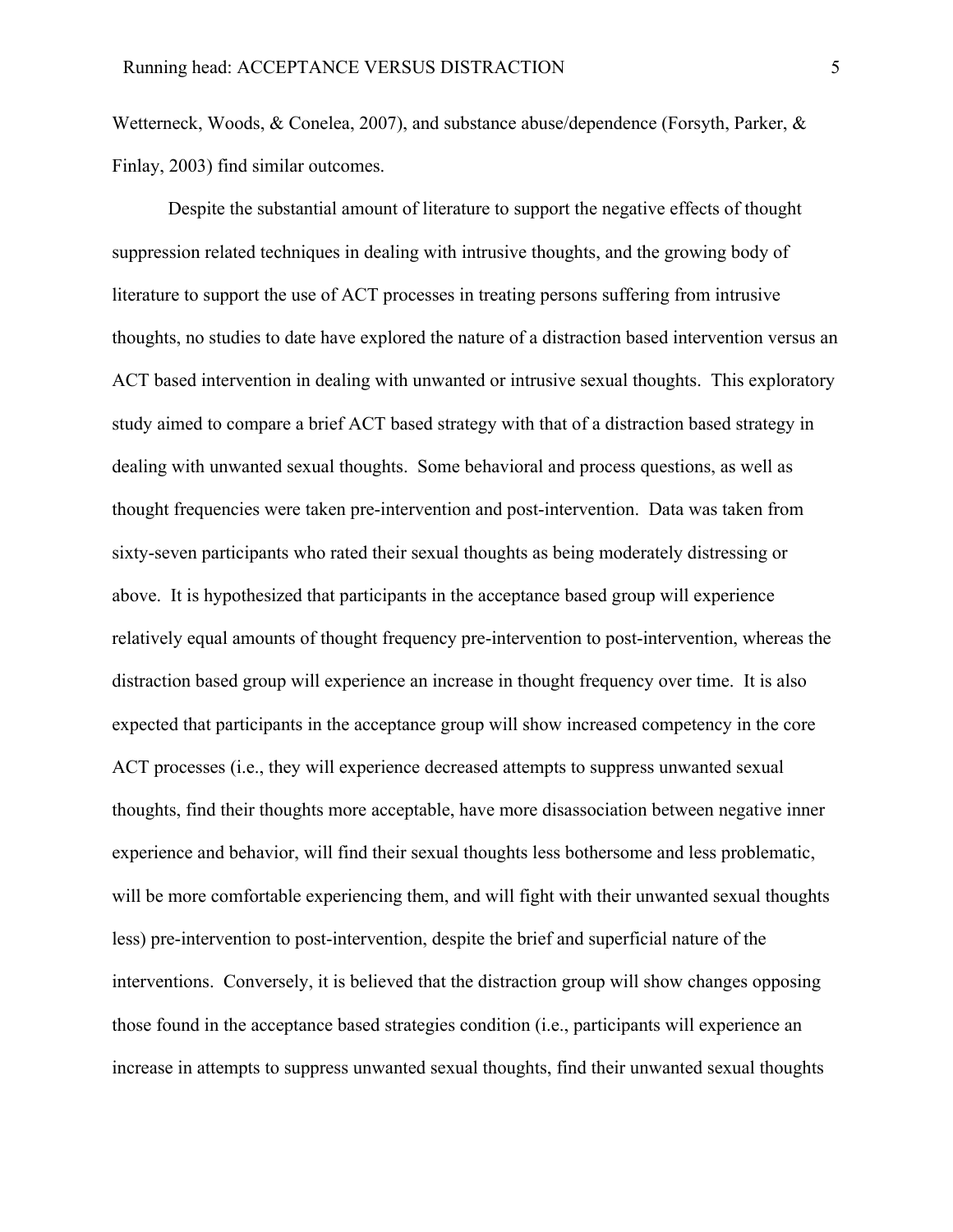as being less acceptable, have increased association between unwanted sexual thoughts and behavior, will find their unwanted sexual thoughts as being more bothersome and problematic, will be less comfortable experiencing them, and will fight with their unwanted sexual thoughts more).

### **Methods**

## **Participants**

Participants were 67 undergraduate students recruited through flyers hung in buildings around campus and announcements made in a range of larger psychology classes. As incentive, class credit was awarded in some of the classes to participating students. Two-hundred and twenty-three students logged into the website. Among those, 200 agreed to the informed consent. Participants who did not fill out all aspects of the study were removed from analysis, leaving a total of 181 participants. A screening measure asked participants to rate the level of distress caused by their sexual thoughts on a scale of one to five  $(1 = Not at all \text{ distres} \sin \theta, 5 =$ extremely). Data was taken from a sample of 67 participants who rated their sexual thought distress level as three (moderately distressing) or above (Figure 1).

Among the participants chosen 48% were male and 52% were female. Ninety-four percent were Caucasian, 4.5% were Hispanic, and 1.5% were Asian-American. The mean age of participants was 21 years. With regards to religion, 88% were Latter-day Saint (LDS), 3% were Catholic, and 9% marked as having no religious affiliation. Eighty-seven percent of participants marked their relationship status as single, while 13% were married. The mean years of post-high school education was 1.56 years (Table 1).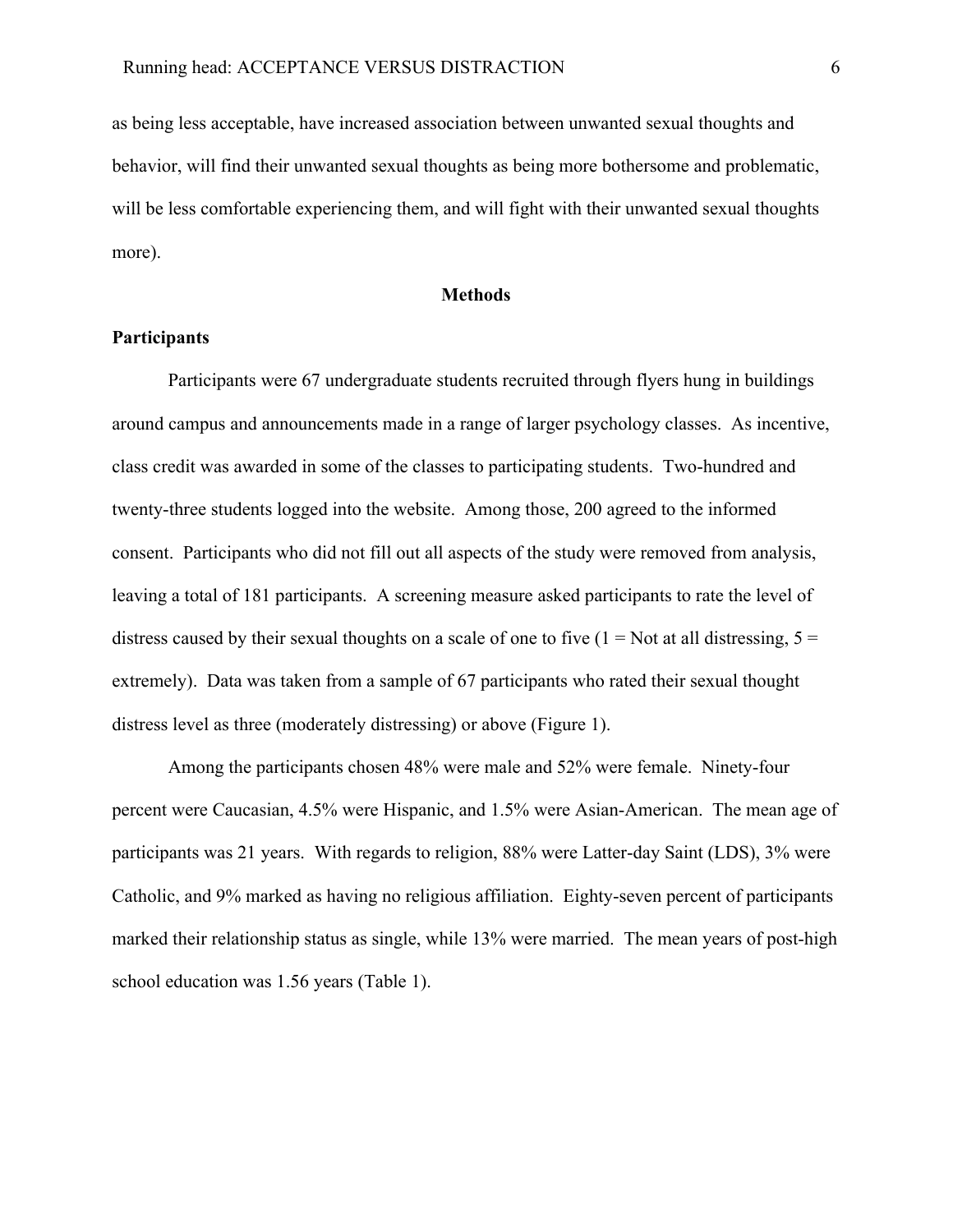## **Materials**

## **LimeSurvey Version 1.90+ Build 9642.**

LimeSurvey is an open-source web application used to develop, publish and collect responses to online and offline surveys. All of the following measures were adapted for online delivery and response through the use of the LimeSurvey software (The LimeSurvey Project Team, 2010).

## **Acceptance and Action Questionnaire-II (AAQ-II).**

The AAQ-II is a 10-item questionnaire which assesses acceptance, experiential avoidance, and psychological flexibility. Questions are rated in a 7-point Likert-style scale. Lower scores indicate higher acceptance and psychological flexibility for intrusive thoughts. A total score is given by summing the scores for each item. The AAQ-II has been found to have satisfactory internal consistency ( $\alpha$  = .78 - .88) and a 3- and 12-month test-retest reliability of r = .81 and .79, respectively (Bond et al., 2007).

#### **Quality of Life Scale (QOLS).**

The QOLS is a 16-item scale that assesses life satisfaction in a variety of domains (e.g., physical and material well-being, relationships with others, personal development and fulfillment, etc.). Participants rate their satisfaction on a scale ranging from 1 (least satisfied) to 7 (most satisfied). The measure is scored by summing the scores of all 16 items. The QOLS was shown to be internally consistent ( $\alpha$  = .82 to .92) and had high test-retest reliability over 3weeks ( $r = 0.78$  to  $r = 0.84$ ) (QOLS; Burckhardt, Woods, Schultz, & Ziebarth, 1989).

## **Behavioral and Processes Questions.**

The ACT processes measure was adapted specifically for this study following a similar construct used in other ACT research (Twohig, Hayes, & Masuda, 2006; Twohig & Crosby;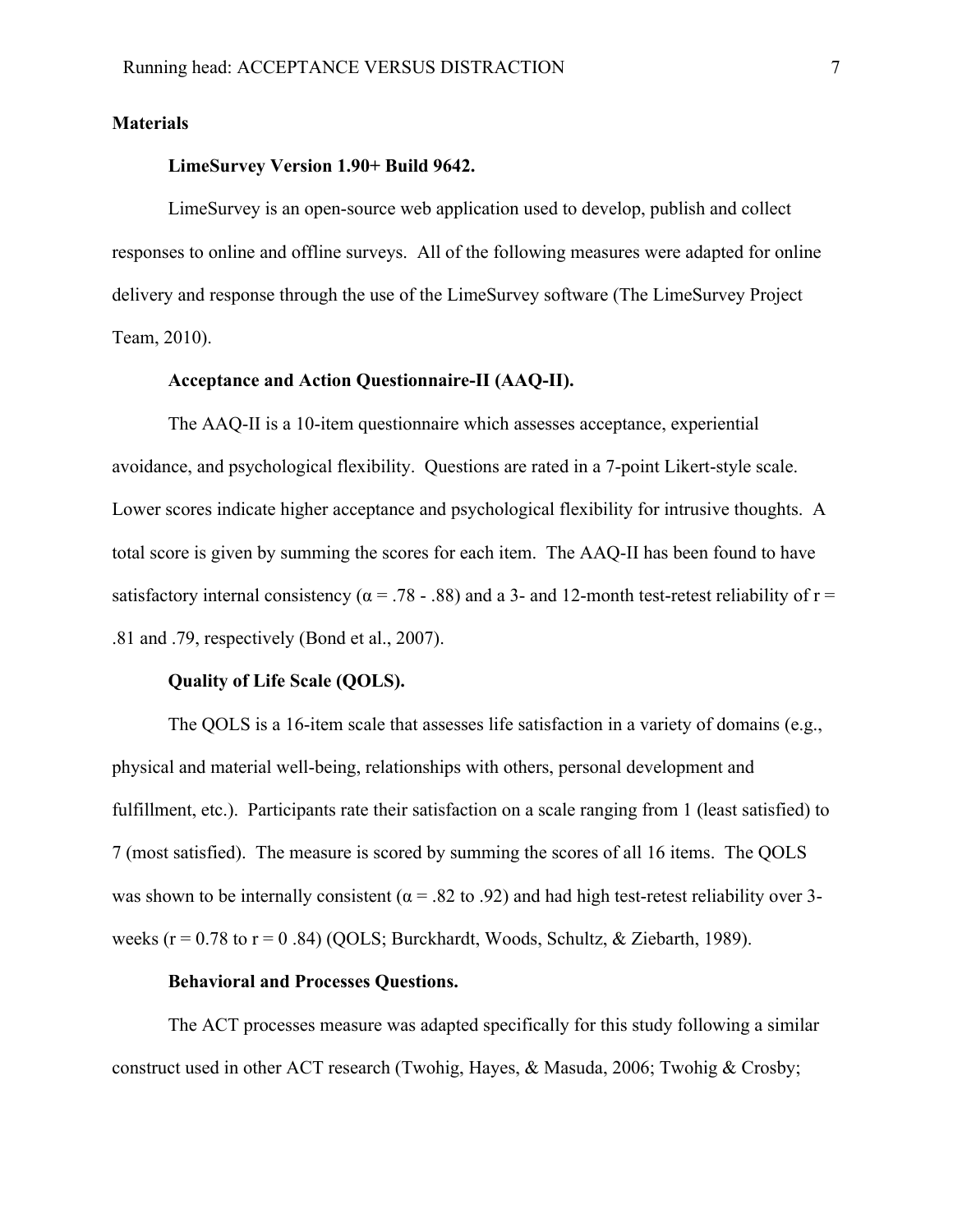2010). Participants were asked questions about their attitudes in relation to their sexual thoughts (e.g., "How often do you try to control or suppress your sexual thoughts?" "Is it acceptable for you to have these thoughts?" "How similar is having a sexual thought to acting on it?" "How problematic are your unwanted sexual thoughts?" "How much do unwanted sexual thoughts bother you?" "How comfortable are you with experiencing unwanted sexual thoughts?" "How often do you find yourself fighting with unwanted sexual thoughts?"). Participants were asked to rate on a 0-to-100 scale (0=not at all and 100=very much). As this measure was created for this study, psychometric properties are not available. However, due to the behavioral nature of some questions, face validity is implicit.

## **Procedures**

The recruitment materials provided a link to an internet address where the entire study was completed. Participants were made aware that their participation was completely anonymous and that the entire study was to be completed online from a computer at a location and time of their choosing to ensure personal comfort and confidentiality. By clicking in the box indicating consent, the webpage enabled them to continue by clicking a button labeled "next." Without giving consent, participants did not have the ability to continue on to the rest of the study.

After consenting to participate, demographic information was taken. Participants were asked questions relating to age, sex, marital status, religious affiliation, ethnicity, and years post high school education. The next page included a screening measure used to assess distress levels associated with sexual thoughts and the daily frequency of those thoughts. Next, the participants completed the ACT processes questions, the AAQ-II, and the QOLS.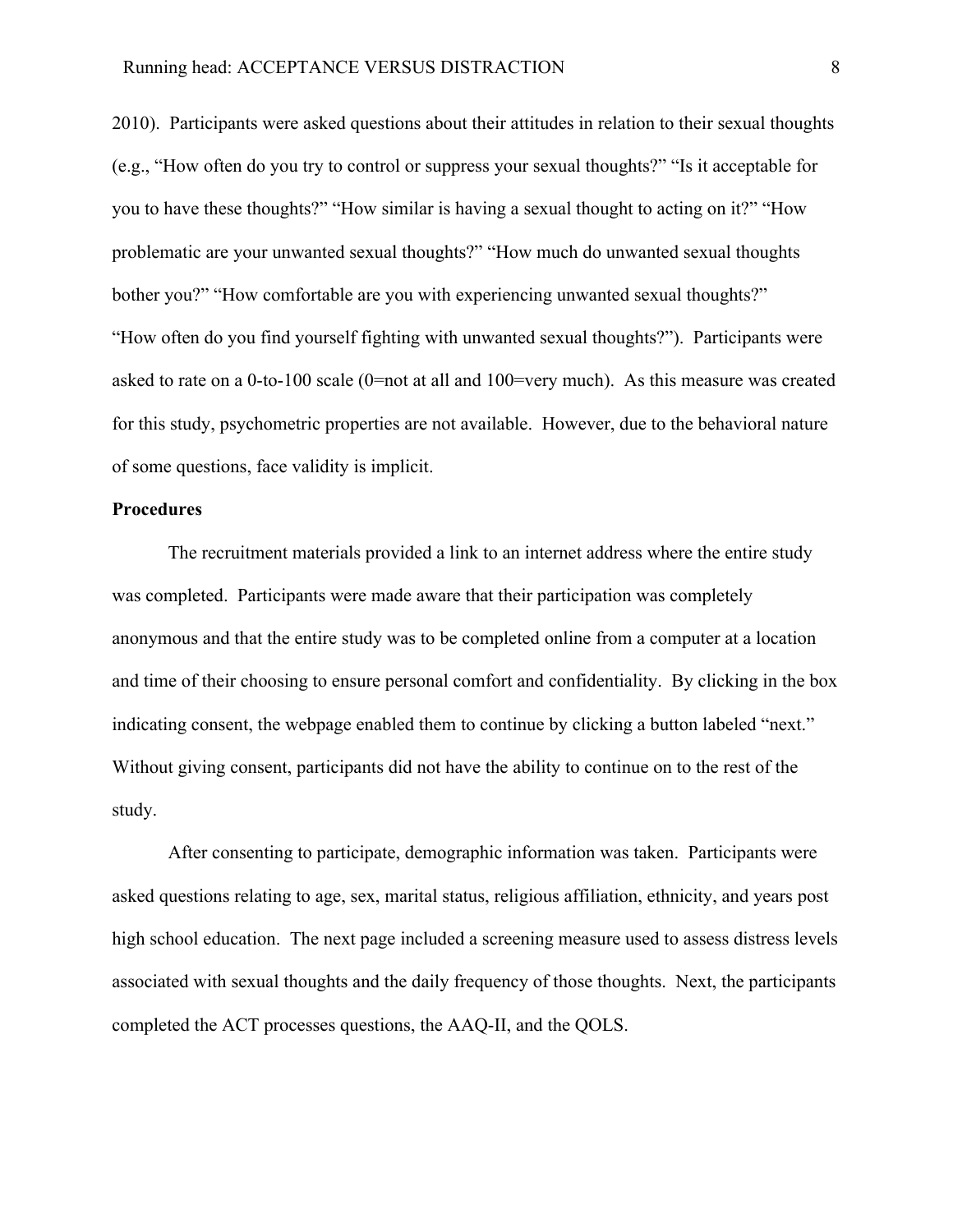Participants were then asked to think of a particular intrusive, unwanted sexual thought that they had experienced in the past or on a regular basis, and were told that it may be any sexual thought that is unwanted or causes distress. As soon as the thought was in mind, they were instructed to indicate so by clicking "yes" and then "next" to continue (those persons who did not feel that the instruction was applicable were instructed to click "no"). On the following page, participants were told that for a three minute period they were to think about whatever they would like. However, when they clicked "next" a timer would begin counting down from three minutes. During the three minute period, participants were instructed to record each occurrence of the sexual thought previously identified as, or if, it occurred. To record occurrences of the sexual thought, participants were instructed to press the number "1" key for each occurrence of the sexual thought. Each "1" press was recorded into a box provided and saved.

After the thought recording timer ended, participants were randomly placed into one of three experimental conditions: 1) an acceptance-based strategies condition, 2) a distraction-based strategies condition, and 3) a no instruction control condition. The acceptance-based and distraction-based strategy conditions were automatically directed to a page that provided information on how to respond to unwanted sexual thoughts. The information was presented through text/audio in a power point presentation, formatted as a video clip which changed slides automatically as the text from each slide was read aloud. Each video presentation was roughly 4-5 minutes in length. The acceptance-based condition included insight about the futility of attempts to control thoughts, the paradox of control causing the thought to occur more often, and the idea of acceptance as an alternative to control. Acceptance, in this case, referred to acknowledging the automatic occurrence of the thought, but recognizing the opportunity to choose how to respond to the thought. The distraction based condition included suggestions to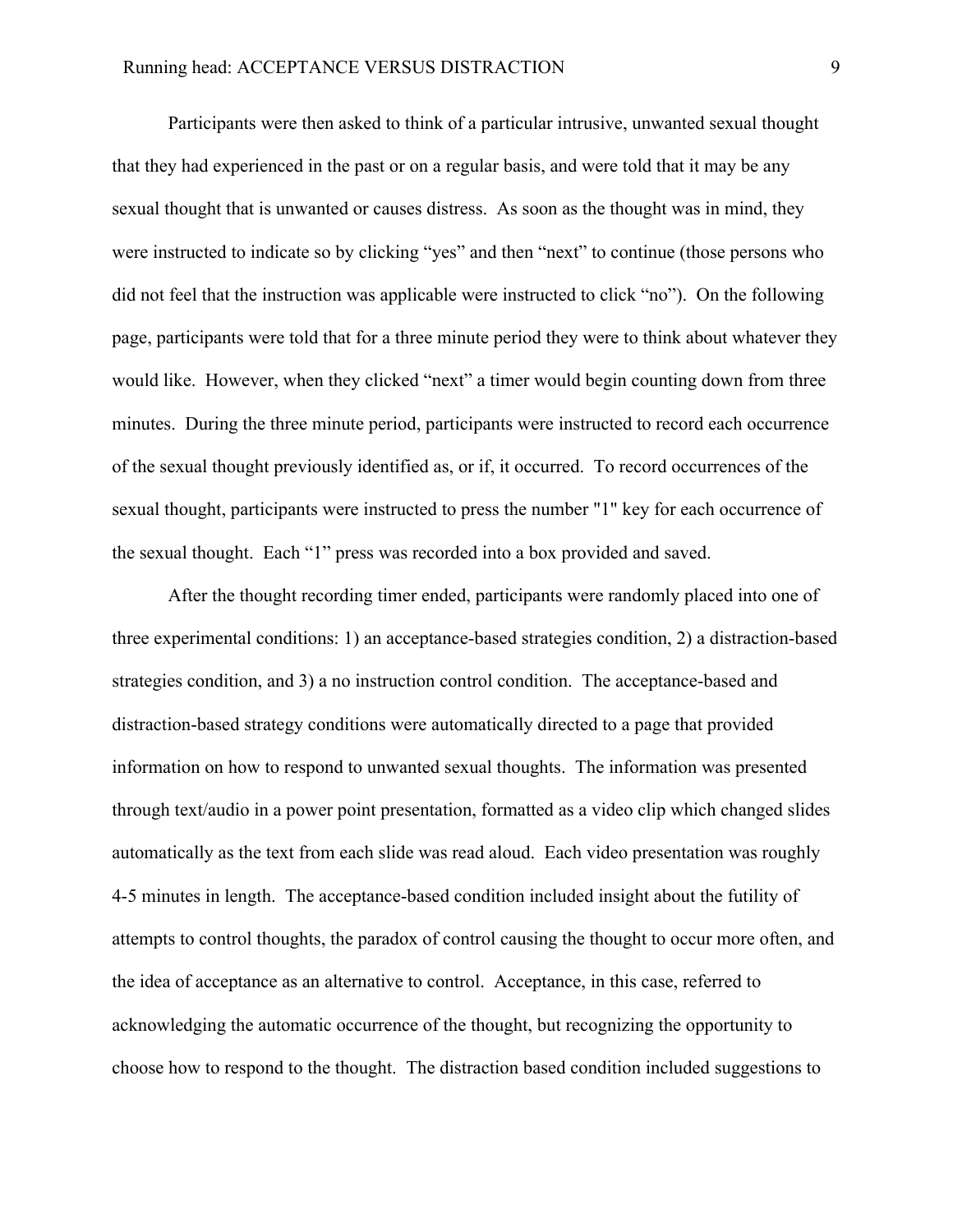avoid thinking the thought at all costs and to think of something else any time the thought occurred. The control condition watched a similarly formatted video presentation which provided information about the history of the university at which the study was conducted.

After completing the intervention portion of the study, participants were again asked to wait for three minutes and record the occurrence of unwanted sexual thoughts just as previously described. This time, however, they were asked to use the strategies or information they learned from the experimental phase.

Participants were then asked to complete the behavioral and process questions again. After completing the process questions, a validity measure was used to assess what participants actually did. Participants were asked, "When you were asked to practice the new strategy for responding to unwanted sexual thoughts for three minutes (the second time), what did you do?" Response option included the following, "some acceptance," "a lot of acceptance," "some distraction," "a lot of distraction," "nothing," or "other." After the validity question participants interested in receiving class credit were directed to an external link where they could fill out identifying information. They were made aware that the information provided in the external link was in no way associated with information provided during the study.

#### **Results**

### **Preliminary Analyses**

To determine whether random assignment was effective at creating similar characteristics among the three groups (acceptance, distraction, and the no-instruction control group) analysis of variance (ANOVA) and a  $\chi^2$  test was conducted to detect any differences in age, race, marital status, years post high school education, and religion, as well as AAQ-II total scores, and QOLS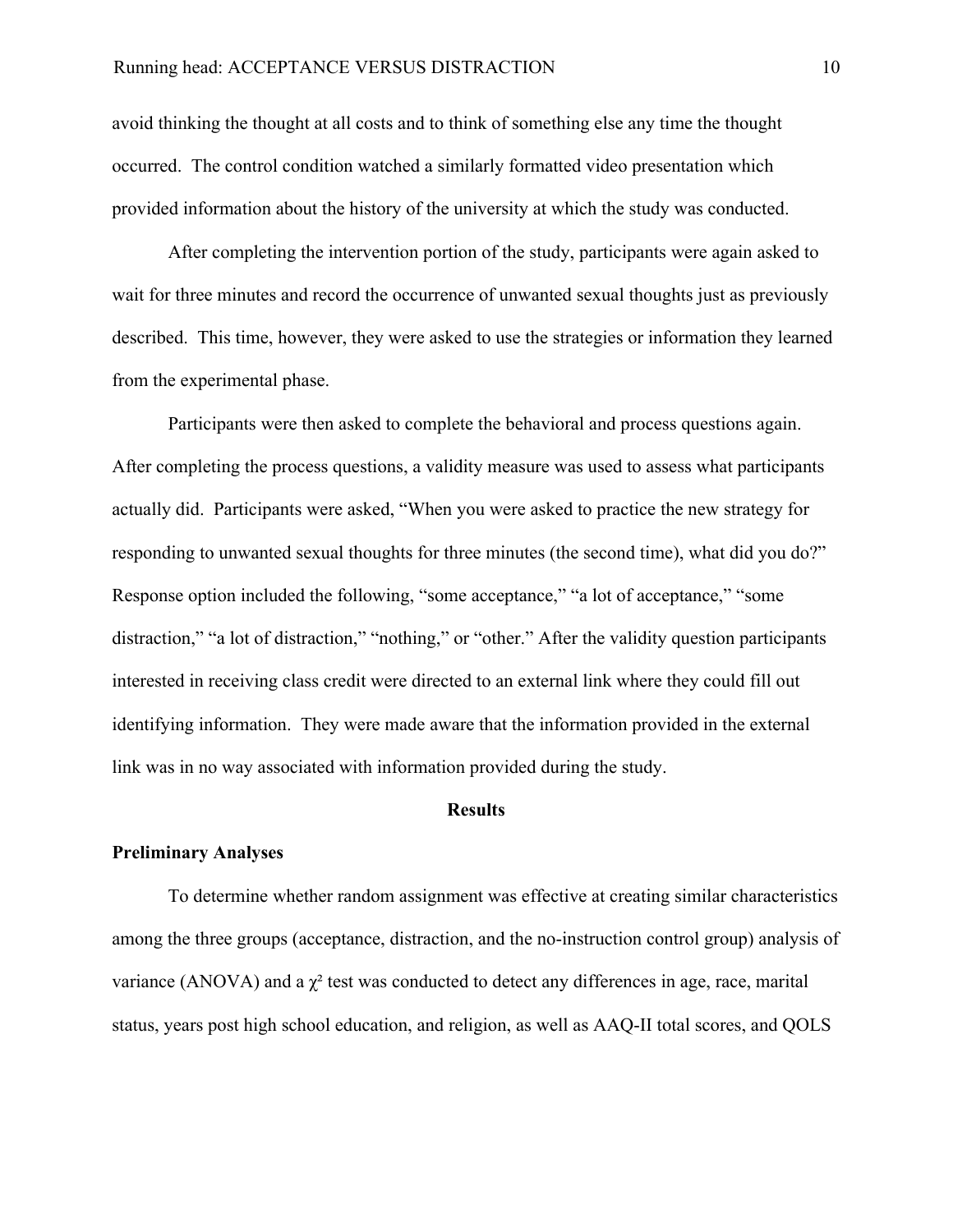total scores. No group differences were found for any of the variables. This indicates that random assignment was successful at equating groups (Table 2 & Table 3).

## **Primary Analysis**

To determine changes from pre to post measures, and ascertain differences between the acceptance, distraction, and control groups, 3(group) x 2 (time) mixed ANOVA were performed. For all comparisons  $p < 0.05$  was adopted as the criterion for establishing statistical significance. Means and standard deviations for all outcome measures are included in Table 4.

### **Thought Frequency.**

Analysis of the thought frequency showed no main effect of group,  $F(2, 64) = .56$ ,  $p =$ .58, partial  $\eta^2 = 0.02$ . Results showed a significant main effect in time,  $F(1, 64) = 32.94$ ,  $p < 0.01$ , partial  $\eta^2 = .34$ , and no significant interaction between group and time,  $F(2, 64) = 1.25$ ,  $p = .29$ , partial  $n^2$  = .04. This means that thought frequency was significantly reduced for all three groups, including the accept group. Mean and standard deviation scores for the thought frequency measure are included in Table 4.

## **Process Questions.**

Pre and post measures were taken for each of the ACT core process questions. Participants rated their relative agreeability to each statement on a 0-100 scale. Means and standard deviations of pre-to-post responses for each question are presented in Table 4. A 3(group) x 2(time) mixed ANOVA was used to assess the change in process question scores from pre-intervention to post-intervention across groups. Statistical significances for each of the following process questions are presented: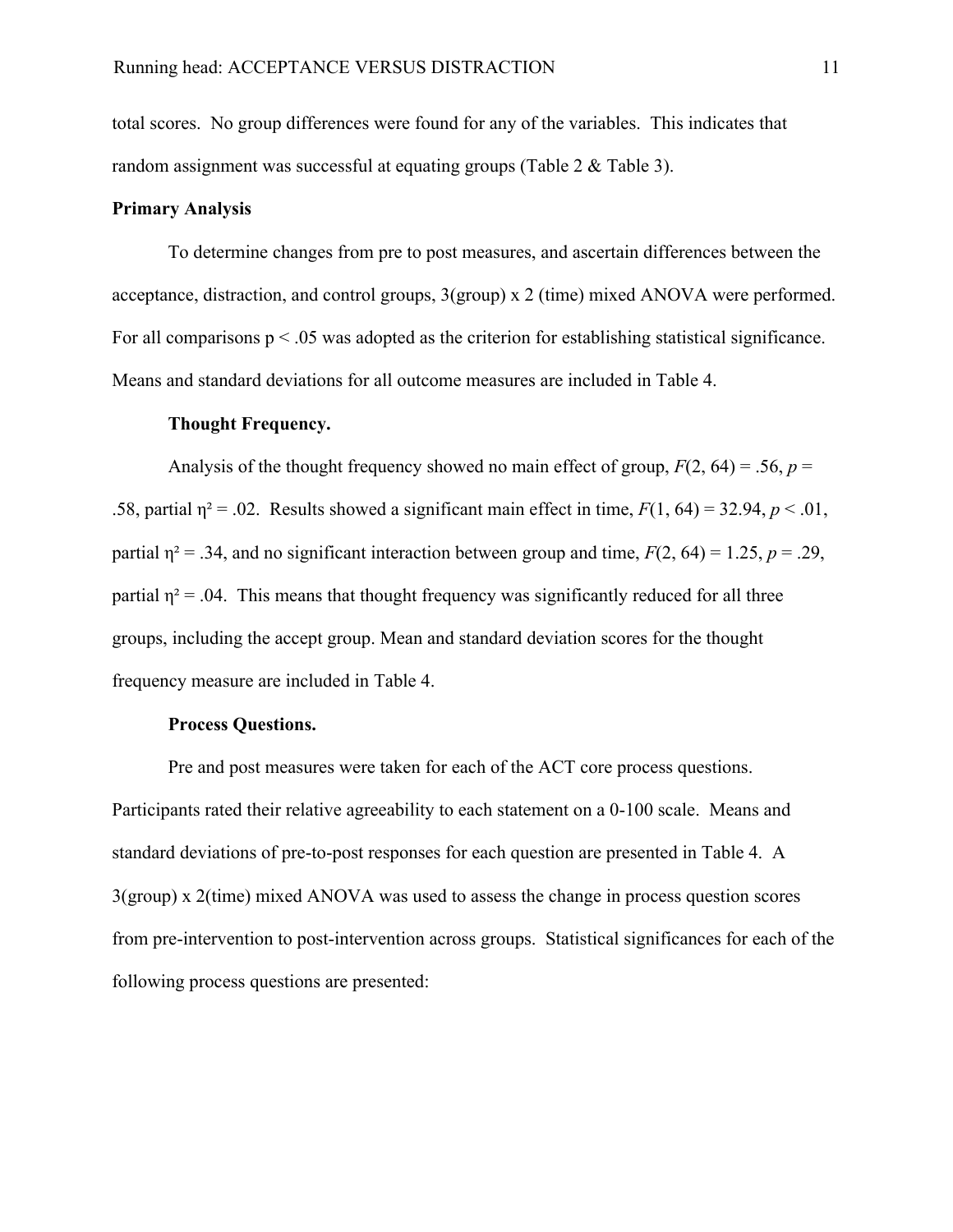#### *Question 1: How often do you try to control or suppress your sexual thoughts?*

No significant main effect for group was found for question 1, Group: *F*(2, 64) = 1.94, *p*  $= .15$ , partial  $\eta^2 = .06$ , and no significant main effect for time:  $F(1, 64) = 2.46$ ,  $p = .12$ , partial  $\eta^2$  $= .04$ , or the group time interaction:  $F(2, 64) = 2.76$ ,  $p = .07$ , partial  $\eta^2 = .08$ 

## *Question 2: Is it acceptable for you to have these thoughts?*

Results for question 2 showed no significant effect of group,  $F(2, 64) = 1.98$ ,  $p = .15$ , partial  $\eta^2$  = .06, or time,  $F(1, 64)$  = .35,  $p = .56$ , partial  $\eta^2$  = .01, but a significant group by time interaction,  $F(2, 64) = 6.82$ ,  $p < .05$ , partial  $\eta^2 = .18$ . The acceptance group was significantly different from the control group in promoting acceptability of unwanted sexual thoughts over time. The control group had a significant decrease in acceptance of unwanted thoughts.

## *Question 3: How similar is having a sexual thought to acting on it?*

Results showed no significant main effect of group for question 3,  $F(2, 64) = .14$ ,  $p = .87$ , partial  $\eta^2$  = .004, but a significant main effect of time,  $F(1, 64)$  = 6.62,  $p < .05$ , partial  $\eta^2$  = .09. However, the group time interaction was not significant,  $F(2, 64) = 1.70$ ,  $p = .19$ , partial  $\eta^2 =$ .05. A review of the pre-intervention to post-intervention means reveals significant increases in distraction and control groups but not in the acceptance group. Distraction and control groups found their sexual thought more similar to acting on the thought post intervention.

#### *Question 4: How problematic are your unwanted sexual thoughts?*

Results for question 4 showed no significant main effect for group,  $F(2, 64) = .75$ ,  $p =$ .48, partial  $\eta^2 = .02$ , time,  $F(1, 64) = .03$ ,  $p = .87$ , partial  $\eta^2 = .000$ , or group time interaction, *F*(2, 64) = .1.78, *p* = .18, partial  $\eta^2$  = .05.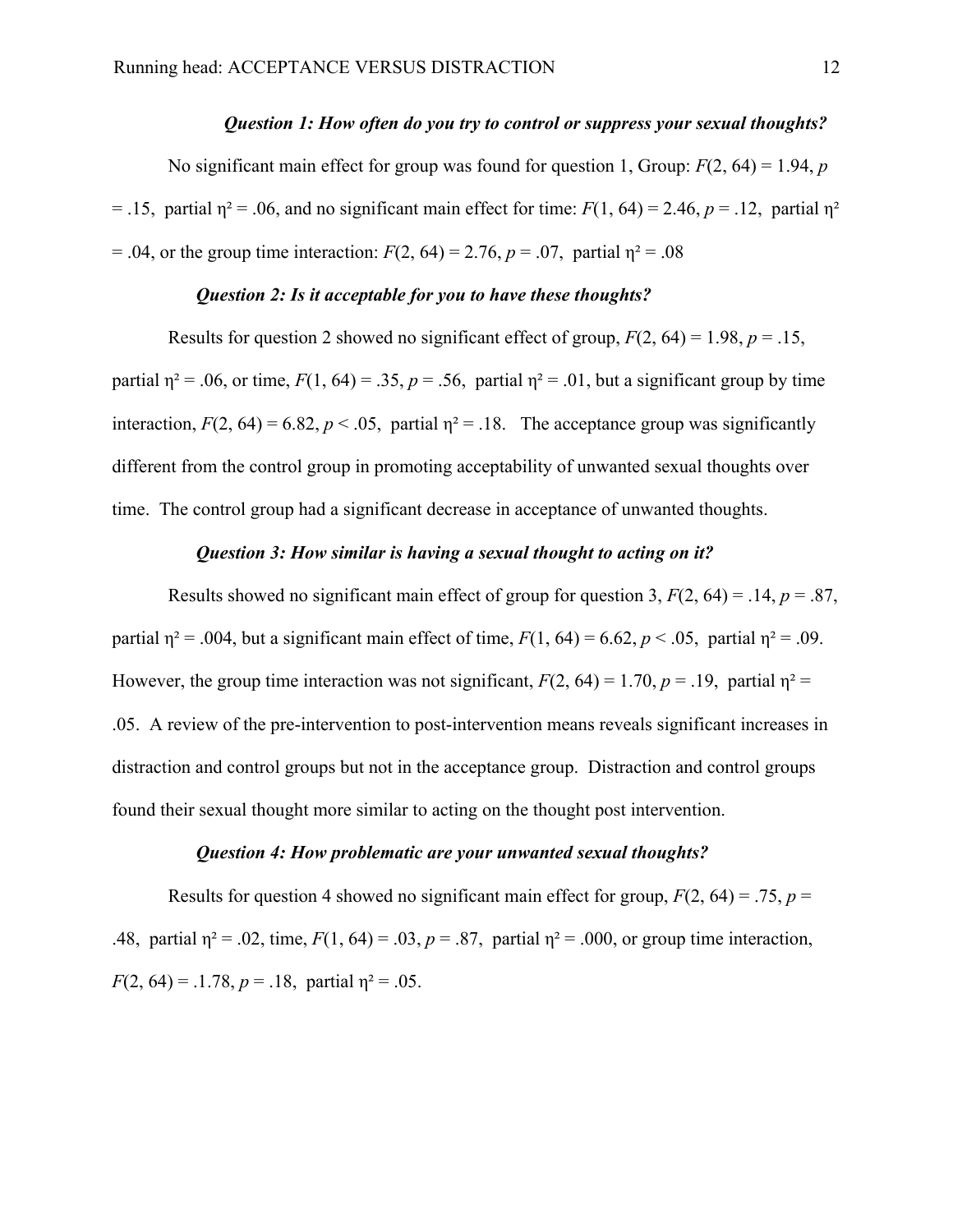### *Question 5: How much do unwanted sexual thoughts bother you?*

Results for question 5 revealed no significant main effect for group,  $F(2, 64) = 2.94$ ,  $p =$ .06, partial  $\eta^2 = .08$ , or time,  $F(1, 64) = 6.52$ ,  $p < .05$ , partial  $\eta^2 = .09$ . In addition, no significant group time interaction was revealed,  $F(2, 64) = .12$ ,  $p = .89$ , partial  $\eta^2 = .004$ .

## *Question 6: How comfortable are you with experiencing unwanted sexual*

## *thoughts?*

No significant main effect for group,  $F(2, 64) = .51$ ,  $p = .61$ , partial  $\eta^2 = .02$ , time,  $F(1, 64) = .51$ 64) = .06,  $p = .80$ , partial  $\eta^2 = .001$ , or group time interaction,  $F(2, 64) = .25$ ,  $p = .78$ , partial  $\eta^2$ = .01 was found for question 6.

## *Question 7: How often do you find yourself fighting with unwanted sexual*

## *thoughts?*

Results showed no significant main effect of group,  $F(2, 64) = .70$ ,  $p = .50$ , partial  $n^2 =$ .02 or time,  $F(1, 64) = 1.06$ ,  $p = .31$ , partial  $\eta^2 = .02$  for question 7. The group time interaction also did not yield significant results,  $F(2, 64) = .48$ ,  $p = .62$ , partial  $\eta^2 = .02$ .

## **Validity Measures***:"***Percentages of Intervention Adherence**

When participants were asked to communicate the techniques that they actually used, as opposed to the strategies they were instructed to use (i.e., acceptance group instruction versus distraction group instruction), 38.5% of the participants in the acceptance group reported using some acceptance, 23.1% used a lot of acceptance. In the acceptance group 15.4% reported using some distraction, and 11.5% claimed to have used a lot of distraction. Also, 11.5% reported using no strategies to deal with their sexual thoughts. Of the distraction group 42.9% reported using some distraction whereas the other 57.1% used a lot of distraction. In the control group,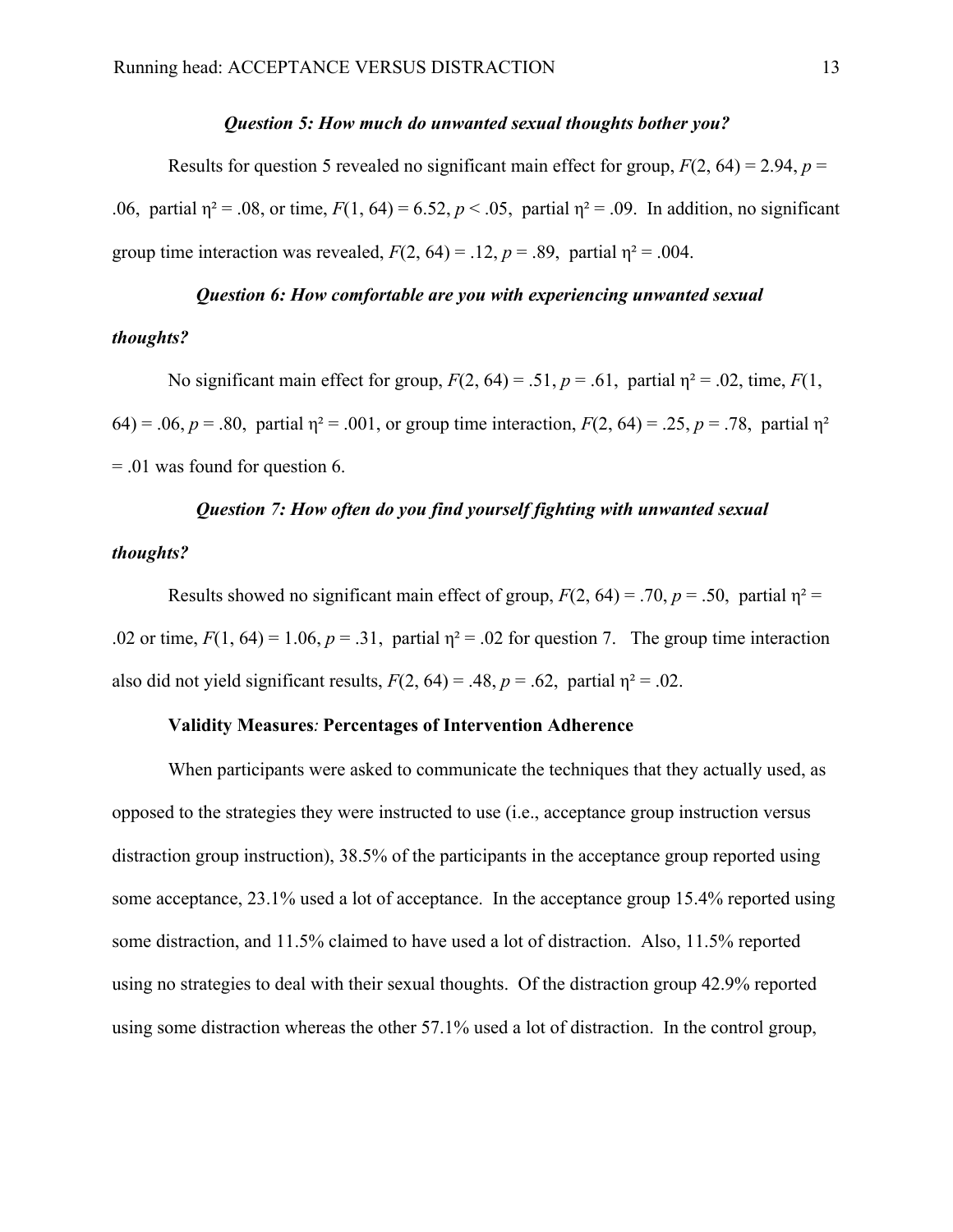5% reported using a lot of acceptance, 30% used some distraction, 30% used a lot of distraction, 25% noted using nothing, and the remaining 10% marked "other" (Table 5).

### **Discussion**

Thus far, the phenomenon of the ironic processes involved in thought suppression has largely been untouched in the realm of unwanted sexual thoughts. Although ACT has recently shown effective at treating patients with problematic internet pornography viewing (Twohig & Crosby 2010), and attempts to control urges to view have been shown to facilitate how problematic the viewing becomes (Twohig, Crosby, & Cox, 2009), research to investigate the processes behind sexual thinking (i.e., problematic internet pornography viewing) remain necessitating further support. In this exploratory study, these ACT core processes were examined at a fairly superficial level. Even with a very brief intervention (4 minute video presentation), it was expected that acceptance based groups would show increased competencies related to ACT core processes, and would experience a decrease in thought frequency post intervention. It was also hypothesized that the distraction group would show increases in thought frequencies post intervention and decreased competencies in the ACT processes.

As predicted, decreases in thought frequency were observed in the acceptance condition. However, decreases occurred in both the distraction and control groups as well. The fact that all three groups had a reduction in thought frequency shows that there was something inherent in the study that reduced thought frequency regardless of group assignment. Unexpectedly the distraction group showed significant decreases in sexual thoughts post intervention, although there were no differences between groups. This may be due to the relatively new idea of acceptance to participants. As people inherently become better at anything with practice, it may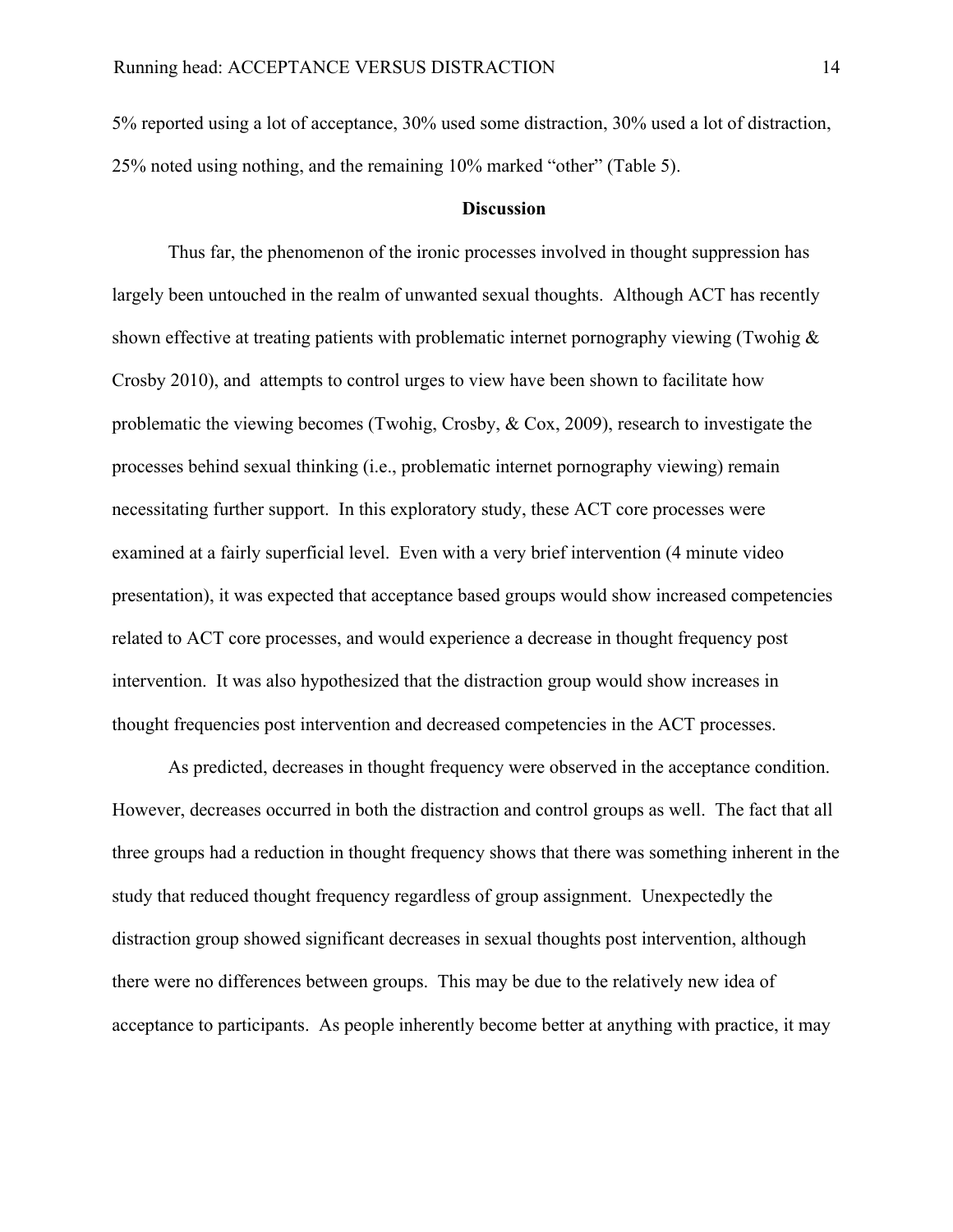be that the participants in this study were accustomed to using distraction as a technique to eliminate unwanted sexual thoughts, and therefore were more competent in its use.

Other significant findings showed that in process question 2, "Is it acceptable for you to have these thoughts?" expected outcomes for both acceptance group was observed. However, acceptance was not significantly different from the distraction group, but rather the control group (i.e., the acceptance group showed greater acceptance of their unwanted sexual thoughts whereas the control group showed less acceptance from pre-intervention to post-intervention). In addition, hypotheses were confirmed for question 3, "How similar is having a sexual thought to acting on it?" The distraction group found their sexual thoughts more similar to acting on the thought post intervention, while the acceptance group showed no significant change.

Although the study yielded no other significant results, a review of the means and standard deviations in Table 4 shows trends that some expected differences did occur in the ACT processes. For example, outcome measures for question 1, "How often do you try to control or suppress your sexual thoughts?" demonstrated a decrease in suppression level from an initial rating (pre-intervention) of 70 to 62 in the acceptance group, whereas the distraction group experienced an increase (80 to 85). In question 4, "How problematic are your unwanted sexual thoughts?" participants in the acceptance group showed a decrease (51 to 46) while the distraction group experienced a slight increase (58 to 59). Due to the very brief nature of the acceptance-based and distraction-based interventions, these changes may still say a something in terms of the overall effect of each condition.

Another interesting thing to note were the results from the validity question asked at the end of the study (Table 5). When participants were asked to communicate the techniques that they actually used, as opposed to the strategies they were instructed to use (i.e., acceptance group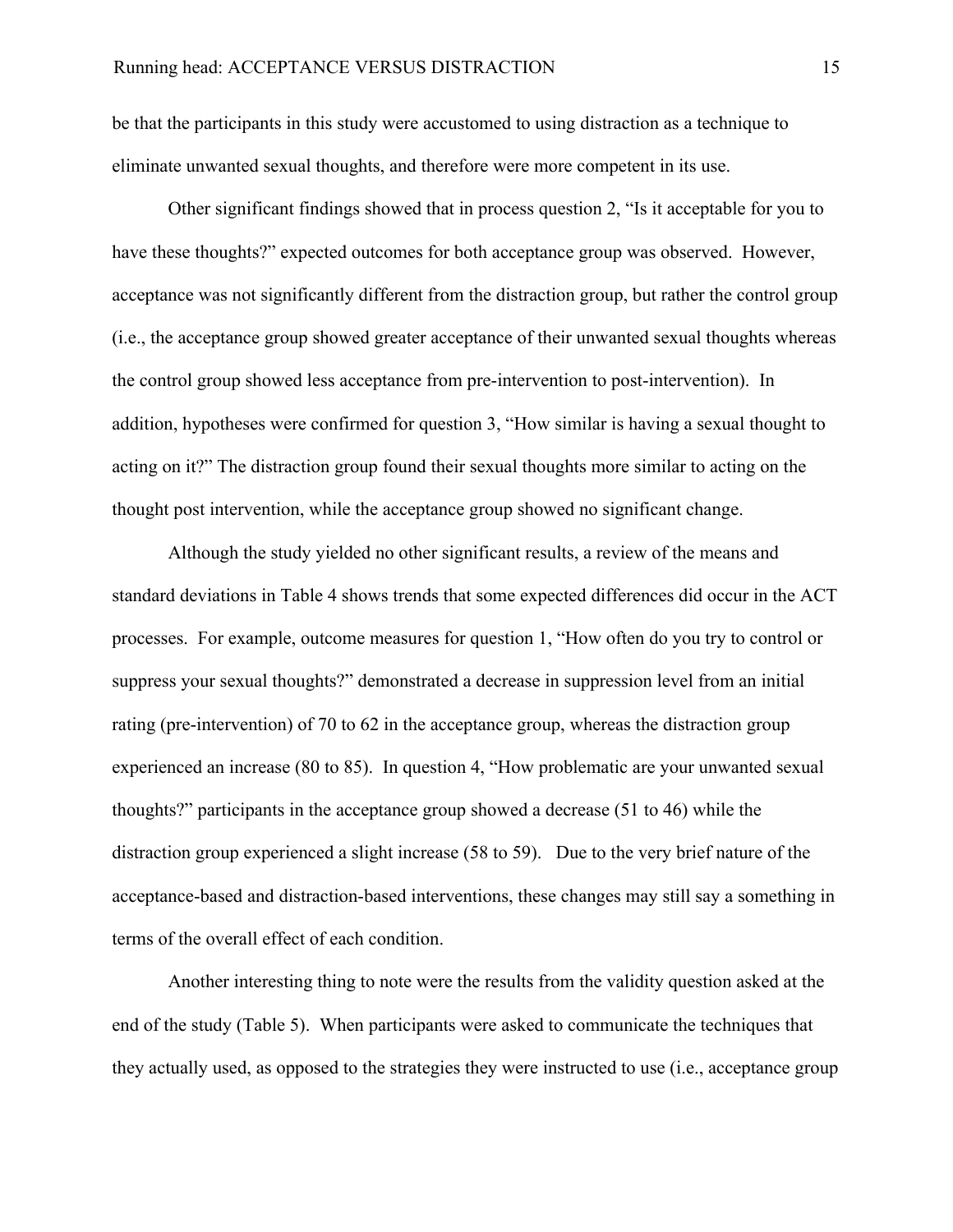instruction versus distraction group instruction), 38% of the participants in the acceptance group admitted to using distraction strategies as opposed to acceptance strategies, whereas 100% of participants in the distraction condition used distraction techniques (i.e., perfect adherence to condition). This finding signifies two things, 1) that distraction is a more common technique for ridding unwanted sexual thoughts amongst this sample, and therefore participants are inherently more comfortable with its use, and 2) even a mere exposure to a brief acceptance intervention may enhance competency in at least some ACT processes. The fact that 60% of the control group used distraction based techniques to deal with unwanted sexual thoughts may explain some changes over time (e.g., the reduction in acceptance of sexual thoughts post intervention).

As mentioned previously, one limitation of this study was the brief approach to each intervention. As participants had likely already been exposed to distraction techniques when dealing with unwanted sexual thoughts, and have rehearsed their use throughout a lifetime, a 4 minute video teaching acceptance may do little to sway them. This limitation could be addressed by implementing a longer, more detailed intervention, possibly over multiple time periods. In this scenario, participants could report over time how they have progressed in proficiency with regards to the new strategy learned. A similar approach was employed by Trinder and Salkovskis (1994), where after being separated into either a suppression group (participants were instructed to suppress intrusive thoughts), expression group (participants were instructed to dwell on and express thoughts), and a "simply record" group, participants were asked to identify a negative intrusive thought and record occurrences of the thought over a four-day period.

Another limitation of this study was the small and homogenous sample. The majority of participants were first or second year, LDS, Caucasian college students. It would be interesting to see how the findings would be different with a more diverse sample.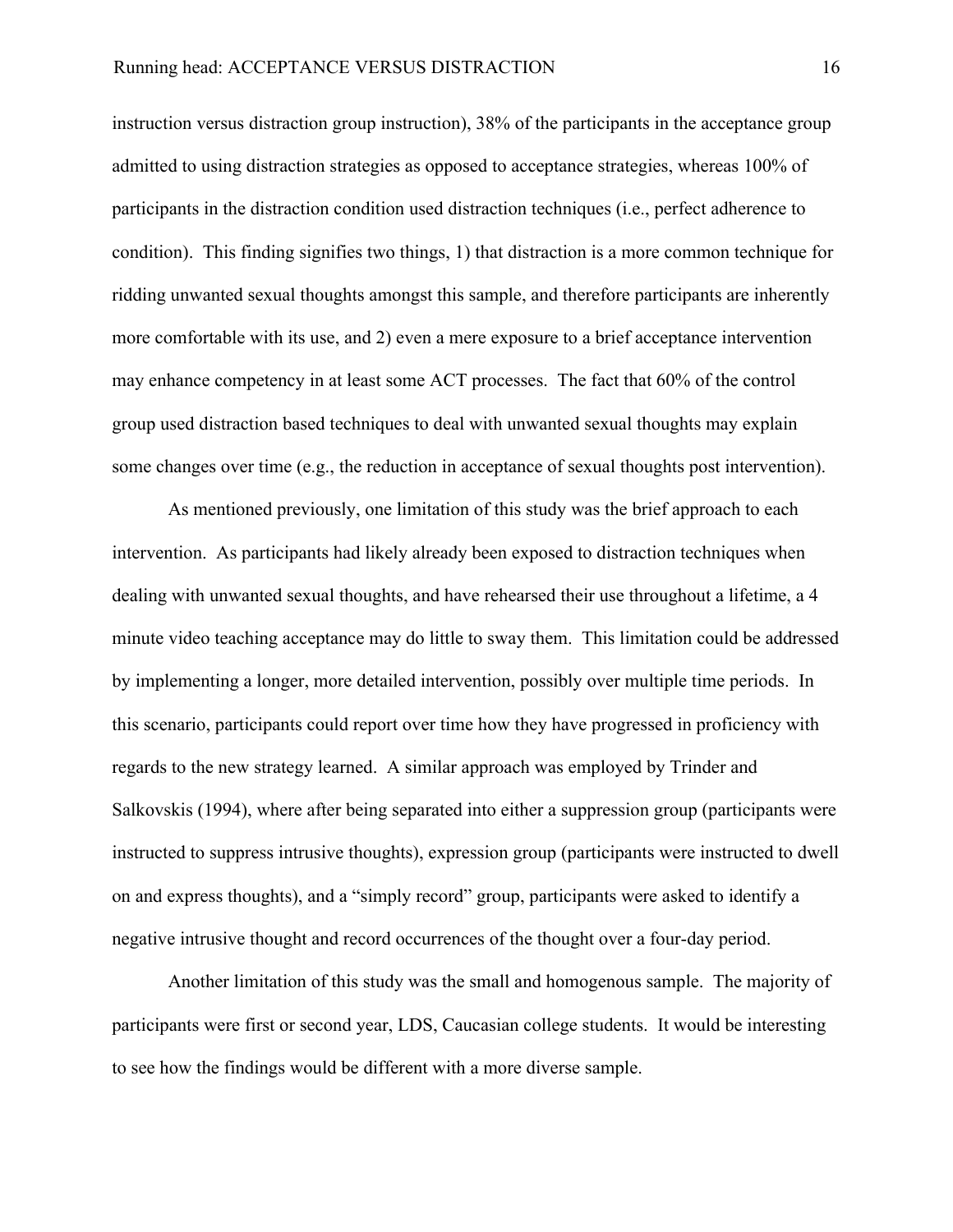Another limitation inherent to online research is the difficulty in ensuring adherence. Participants taking the study from a home computer, for example, may have a multitude of distractions in their circumference (e.g., background music, TV, whining children, roommates, a tempting refrigerator, etc.). There is no way of knowing just how attentive participants were to the study. For example, during the second thought recording timer phase, one participant admitted to leaving the computer to "get a bite to eat" while the timer counted down. A final weakness related to the above limitation may have been due to the class credit incentive given to participants. Psychology students at the university are required to participate in various campus research and other academic activities, and the majority of participants in this study came as a result of this requirement. It is very likely that at least some of these participants paid little attention to detail in the study in an attempt to finish quickly and fulfill the class requirement. Conducting a similar research design in a laboratory may overcome these limitations.

In summary, this pilot study has shown some of the positive effects that even a brief exposure to an ACT based intervention, and the possible deleterious effects of distraction as a means of dealing with unwanted sexual thoughts. Thought frequency decreased for all groups post intervention. Levels of acceptance increased for the acceptance based group while they decreased for the control group. Participants in the distraction based group also rated their thoughts as being more related to behavior post intervention. The aforementioned study limitations and their implications for future research show that further investigation is warranted. As this study explored new concepts in the realm of psychopathology, namely, the core processes involved in sexual thinking and their accompanying negative behavioral outcomes, additional work is clearly required.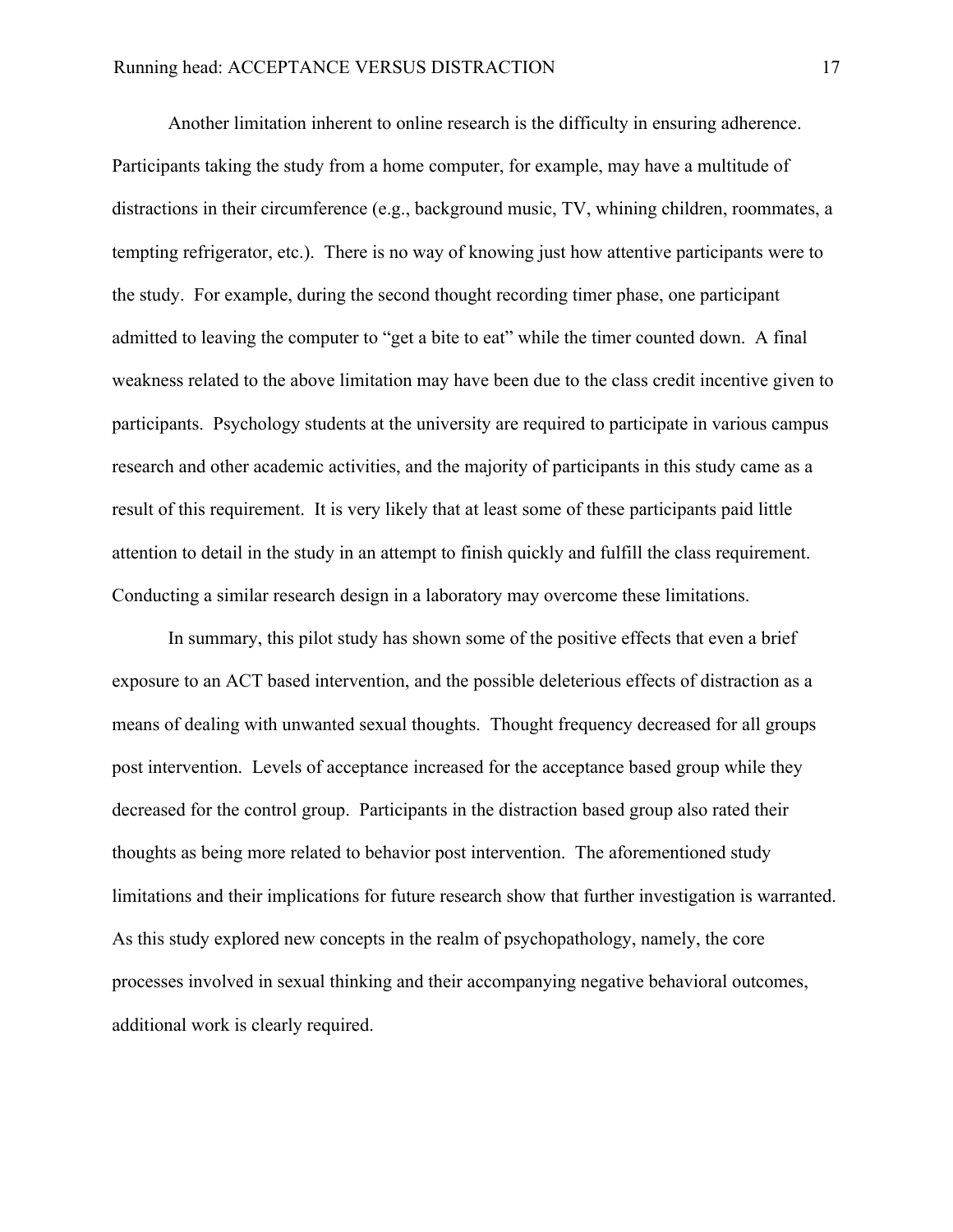#### References

- Abramowitz, J. S., Lackey, G., & Wheaton, M. G. (2009). Obsessive-compulsive symptoms: The contribution of obsessive beliefs and experiential avoidance. *Journal of Anxiety Disorders, 23*, 160–166.
- Becker, E. S., Rinck, M., Roth, W. T., & Margraf, J. (1998). Don't worry and beware of white bears: Thought suppression in anxiety patients. *Journal of Anxiety Disorders, 12,* 39–55.
- Bond, F.W., Hayes, S.C., Baer, R.A., Carpenter, K.M., Orcutt, H.K., & Waltz, T. (2008). Preliminary psychometric properties of the Acceptance and Action Questionnaire-II: A revised measure of psychological flexibility. Manuscript submitted for publication.
- Burckhardt, C. S, Woods, S. L., Schultz, A. A., & Ziebarth, D.M. (1989). Quality of life of adults with chronic illness: A psychometric study. *Research in Nursing and Health, 12*, 347–354.
- Forsyth, J. P., Parker, J. D., & Finlay, C. G. (2003). Anxiety sensitivity, controllability and experiential avoidance and their relation to drug of choice and addiction severity in a residential sample of substance-abusing veterans. *Addictive Behaviors, 28*, 851–870.
- Ghandi, M., Tutu, D. (2007). Peace: The words and inspiration of Mahatma Gandhi. Blue Mountain Arts, New York.
- Haaga, D. A. F., & Allison, M. L. (1994). Thought suppression and smoking relapse: A secondary analysis of Haaga (1989). *British Journal of Clinical Psychology, 33*, 327– 331.
- Harnden, J.L., McNally, R.J., & Jimerson, D.C. (1997). Effects of suppressing thoughts about body weight: A comparison of dieters and nondieters. *International Journal of Eating Disorders, 22*, 285–90.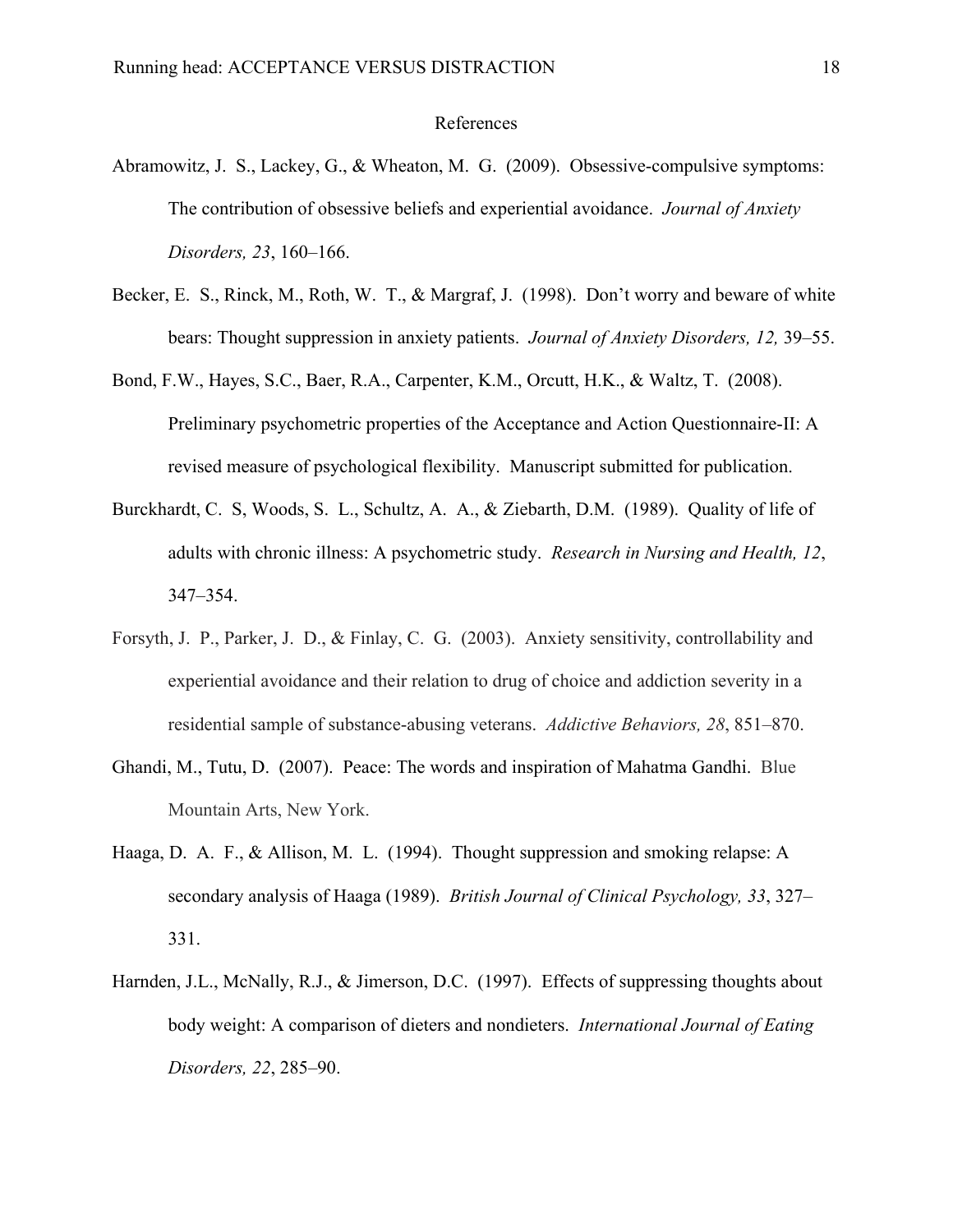- Hayes, S.C., Luoma, J.B., Bond, F., Masuda, A., & Lillis, J. (2006). Acceptance and Commitment Therapy: Model, processes and outcomes. *Behaviour Research and Therapy, 44*, 1-25.
- Hesser, H., Westin, V., Hayes, S.C., & Andersson, G. (2009). Clients' in-session acceptance and cognitive defusion behaviors in acceptance-based treatment of tinnitus distress. *Behaviour Research and Therapy, 47*, 523-528.
- Hoyt, M.A., Nemeroff, C.J., Huebner, D.M. (2006). The effects of HIV-related thought suppression on risk behavior: Cognitive escape in men who have sex with men. *Health Psychology. 25*(4), 455-461.
- Kuyken, W., & Brewin, C. R. (1994). Intrusive memories of childhood abuse during depressive episodes. *Behaviour Research and Therapy, 32,* 525–528*.*
- Muris, P., Merckelbach, H., & Clavan, M. (1997). Abnormal and normal compulsions. *Behaviour Research and Therapy, 35*, 249–252.
- Nemeroff, C.J., Hoyt, M.A., Huebner, D.M., Proescholdbell, R.J. (2008). The cognitive escape scale: Measuring HIV-related thought avoidance. *AIDS Behavior, 12*, 305–320.
- Norberg, M. M., Wetterneck, C. T., Woods, D. W., & Conelea, C. A. (2007). Experiential avoidance as a mediator of relationships between cognitions and hair-pulling severity. *Behavior Modification, 31*, 367–381.
- Palfai, T. P., Monti, P. M., Colby, S. M., & Rohsenow, D. J. (1997). Effects of suppressing the urge to drink on the accessibility of alcohol outcome expectancies. *Behaviour Research and Therapy, 35*, 59–65.
- Rassin, E., Merckelbach, H., Muris, P., & Stapert, S. (1999). Suppression and ritualistic behaviour in normal participants. *British Journal of Clinical Psychology, 38*, 195–201*.*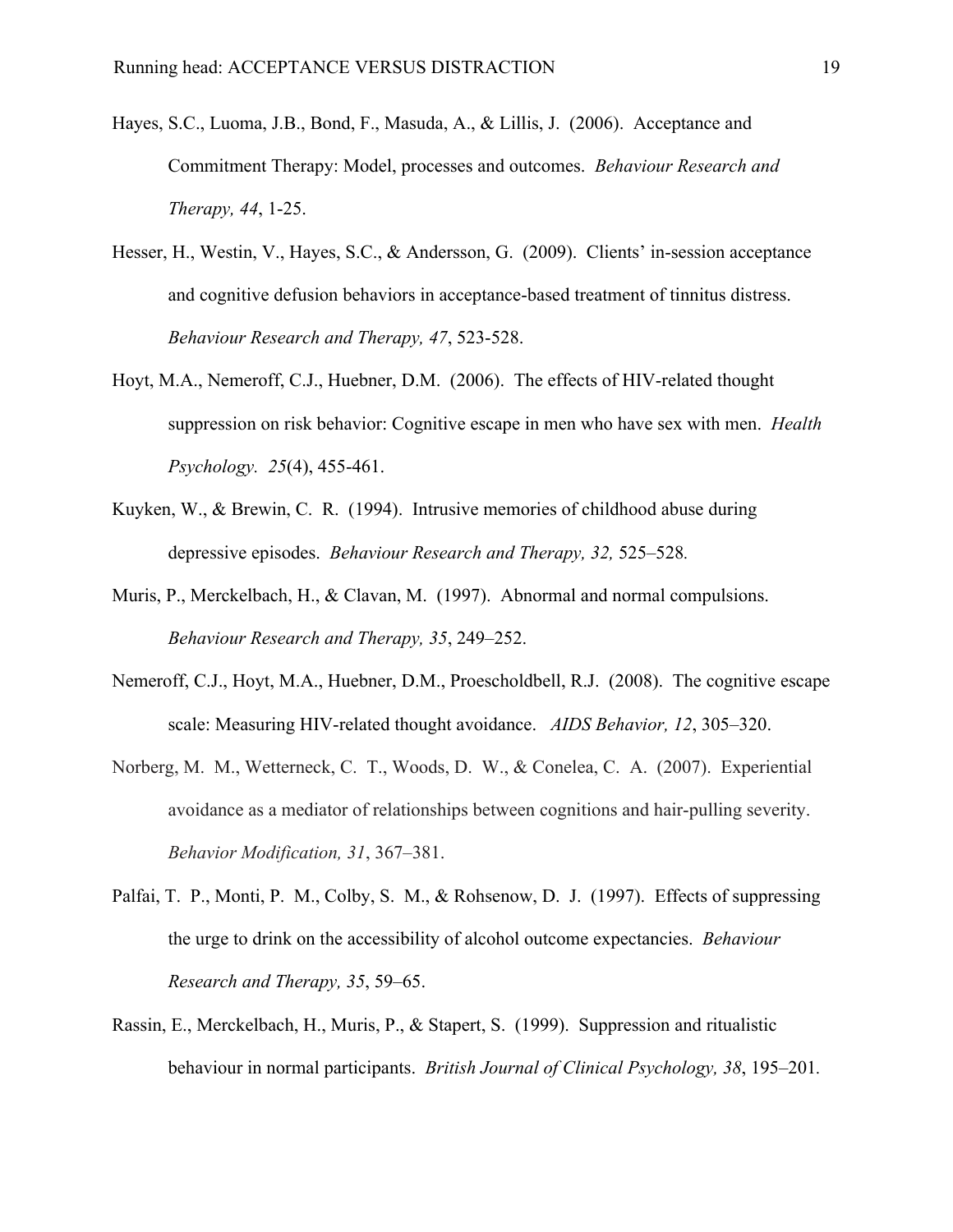- Rassin, E., Merckelbach, H., Muris, P., & Stapert, S. (1999). Suppression and ritualistic behaviour in normal participants. *British Journal of Clinical Psychology, 38*, 195–201.
- Ruiz, F.J. (2010). A review of acceptance and commitment therapy (ACT) empirical evidence: Correlational, experimental psychopathology, component and outcome studies. *International Journal of Psychology and Psychological Therapy, 10*, 1, 125-162.
- Rutledge, P.C. (1998). Obsessionality and the attempted suppression and unpleasant personal intrusive thoughts. *Behavior Research and Therapy, 36*, 403-416.
- Salkovskis, P. M., & Reynolds, M. (1994). Thought suppression and smoking cessation. *Behaviour Research and Therapy, 32*, 193–201.
- Salkovskis, P. M., Campbell, P. (1994). Thought suppression induces intrusion in naturally occurring negative intrusive thoughts. *Behavior Research & Therapy, 32*(1), 1-8.

The LimeSurvey Project Team. (2010). http://www.limesurvey.org.

- Trinder, H., Salkovskis, P. M. (1994). Personally relevant intrusions outside the laboratory: Long-term suppression increases intrusion. *Behavior Research & Therapy, 32*(8), 833- 842.
- Twohig, M.P., Crosby, J.M. (2010). Acceptance and commitment therapy as a treatment for problematic internet pornography viewing. *Behavior Therapy, 41*, 285–295.
- Twohig, M. P., Crosby, J. M., & Cox, J. M. (2009). Viewing internet pornography: For whom is it problematic, how, and why? *Sexual Addiction and Compulsivity, 16*, 253-266.
- Twohig, M. P., Hayes, S. C., & Masuda, A. (2006). Increasing willingness to experience obsessions: Acceptance and commitment therapy as a treatment for obsessive compulsive disorder. *Behavior Therapy, 37*, 3–13.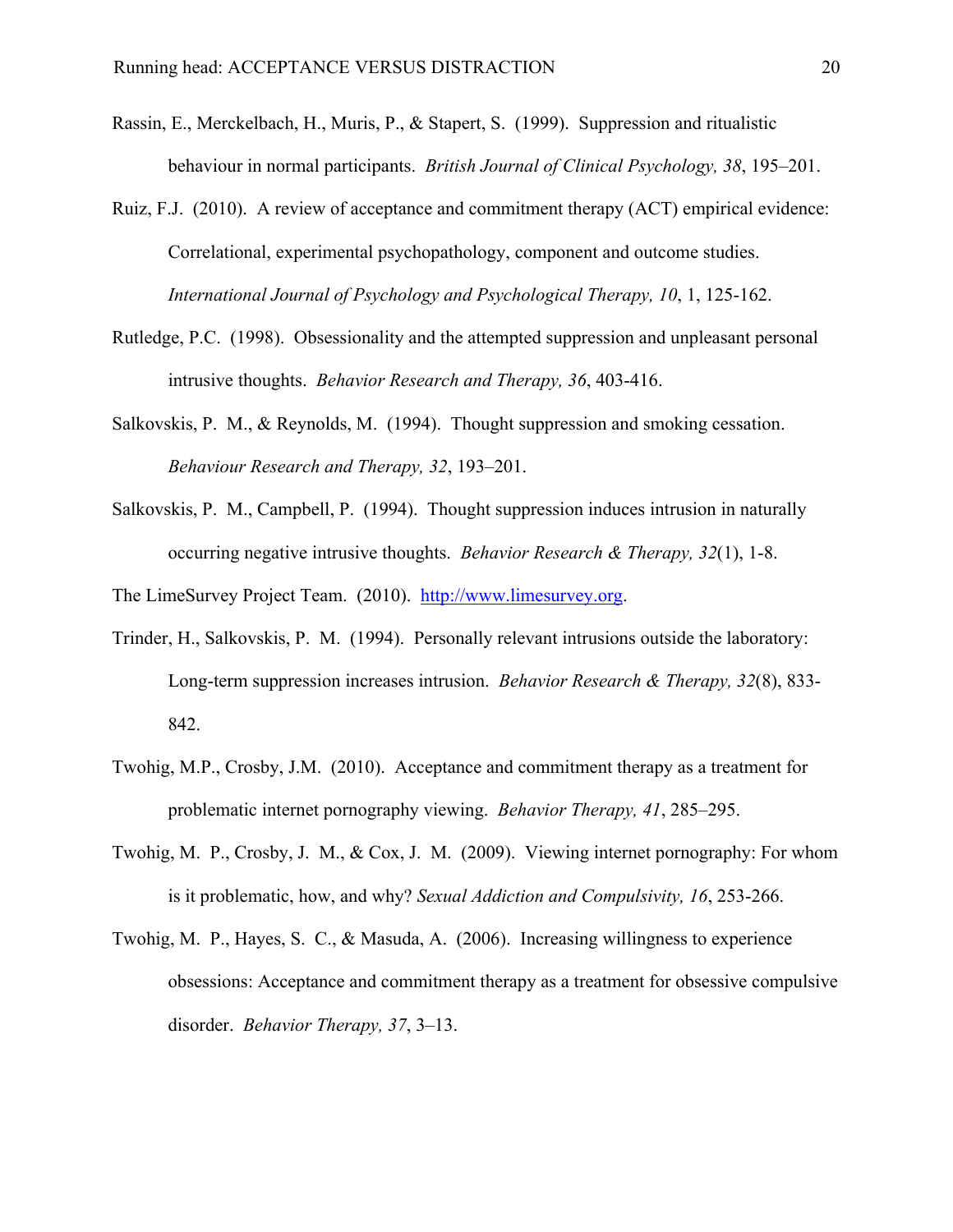- Wegner, D.M., Schneider, D.J., Carter, S.R., White, T.L. (1987). Paradoxical effects of thought suppression. *Journal of Personality and Social Psychology, 53*(1), 5-13.
- Wegner, D.M., Shortt, J. W., Blake, A.W., Page M.S. (1990). The suppression of exciting thoughts. *Journal of Personality and Social Psychology. 58*(3), 409-418.
- Wenzlaff, R.M., Wegner, D.M. (2000). Thought suppression. *Annual Review of Psychology, 51*, 59-91.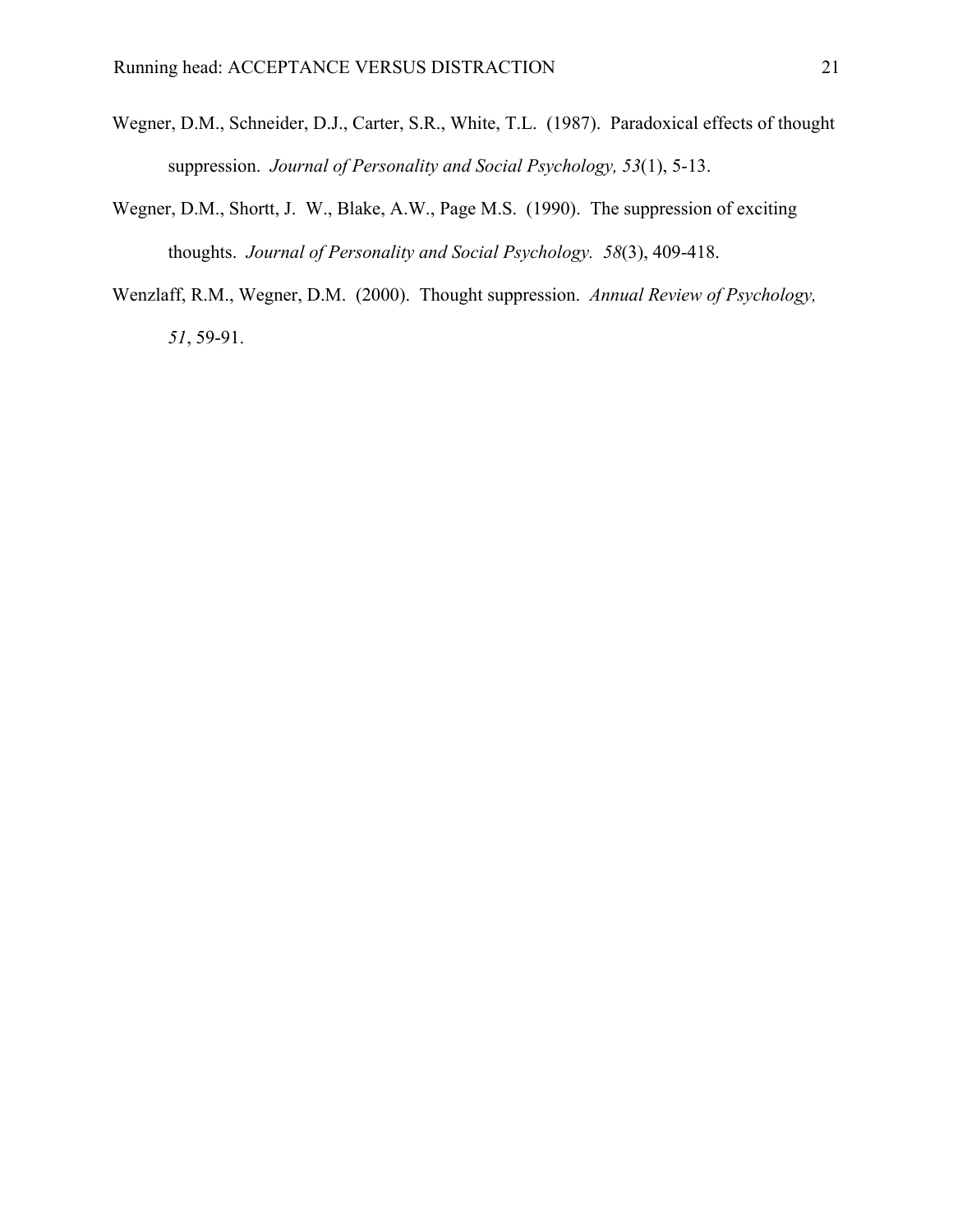## Appendix

| <b>Action Taken</b><br>Total # entered website                                                                 | # of Participants<br>223 |  |
|----------------------------------------------------------------------------------------------------------------|--------------------------|--|
| Agreed to Informed Consent                                                                                     | 200                      |  |
| Completed anything passed<br>informed consent                                                                  | 193                      |  |
| Completed most of the study but<br>neglected at least one aspect                                               | 190                      |  |
| Completed all<br>aspects of the study                                                                          | 181                      |  |
| Completed all aspects of the<br>study and rated their sexual<br>thoughts as moderately<br>distressing or above | 67                       |  |

*Figure 1:* Flow of Participation. This figure details the selection process of participation. Participants with any incomplete data were not included in the study. Final participants were chosen based on a screening measure assessing levels of distress associated with sexual thought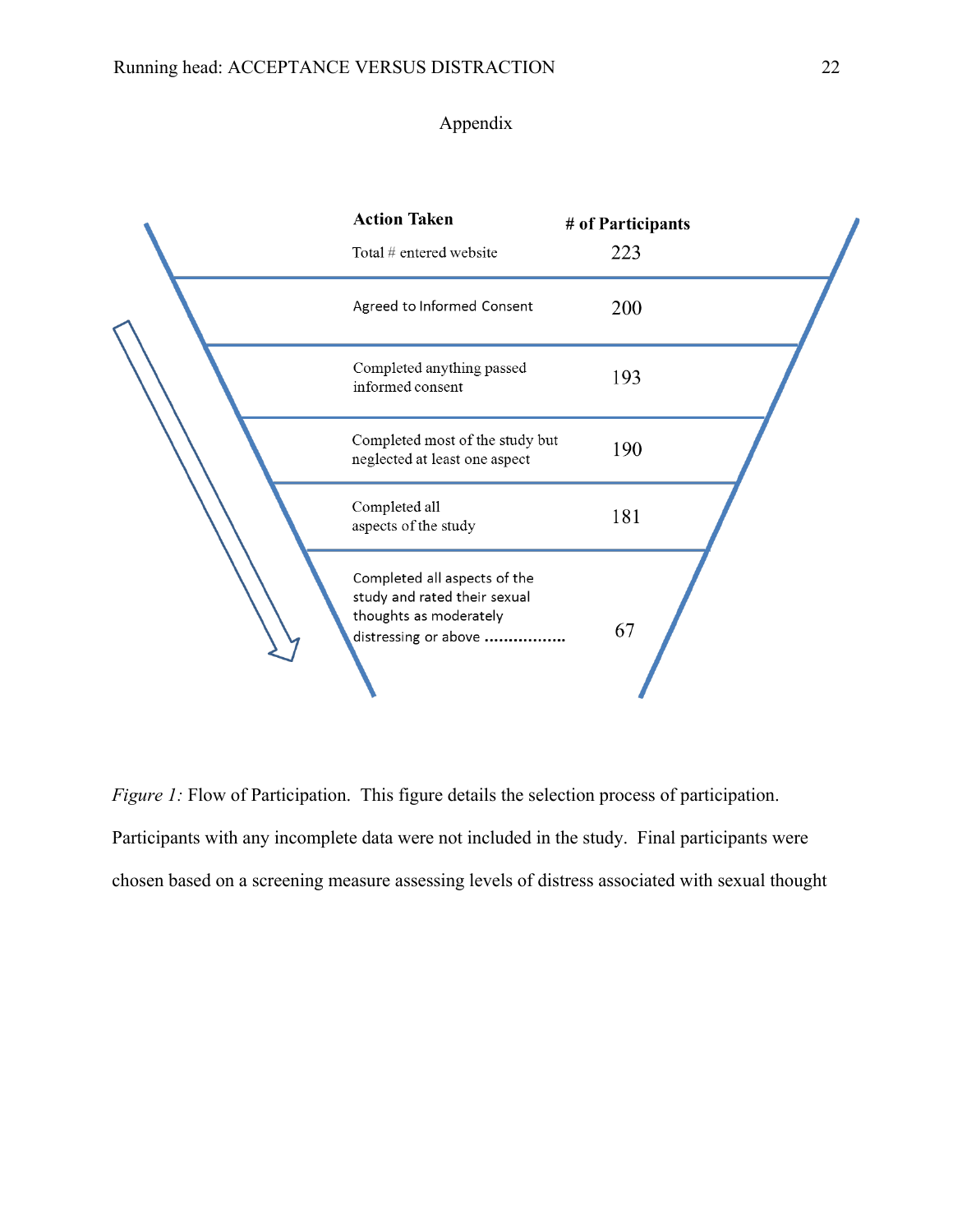Percentages, Means, and Standard Deviations (SD) for Demographic Variables

| <b>Sex</b>                                | Percentages | Mean(SD)       |
|-------------------------------------------|-------------|----------------|
| Male                                      | 47.80       |                |
| Female                                    | 52.20       |                |
| Age                                       |             | 20.84(4.351)   |
| Race                                      |             |                |
| Caucasian                                 | 94.0        |                |
| Hispanic                                  | 4.50        |                |
| Asian American                            | 1.50        |                |
| <b>Marital Status</b>                     |             |                |
| Single                                    | 86.60       |                |
| Married                                   | 13.40       |                |
| <b>Education (Years Post High School)</b> |             | 1.560 (1.6411) |
| <b>Religion</b>                           |             |                |
| Catholic                                  | 3.0         |                |
| <b>LDS</b>                                | 88.10       |                |
| No Affiliation                            | 9.0         |                |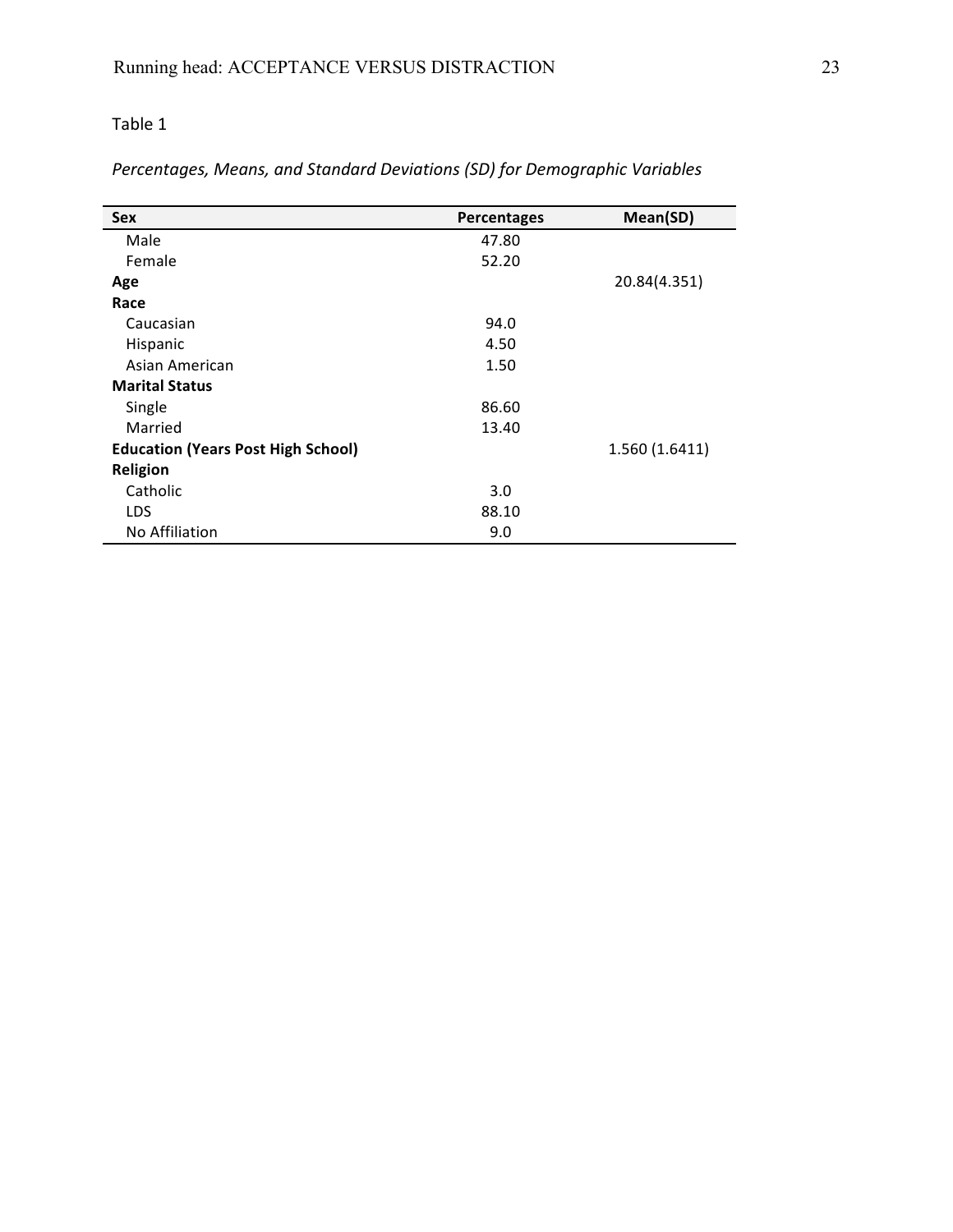*Percentages, Means, and Standard Deviations (SD) Between Groups (N=67)*

| <b>Sex</b>            | Acceptance $(n=26)$ | Distraction $(n=21)$ | Control $(n=20)$ |
|-----------------------|---------------------|----------------------|------------------|
| Male                  | $38.5\%$ (n=10)     | $61.9\%$ (n=13)      | $45.0\%$ (n=9)   |
| Female                | $61.5\%$ (n=16)     | $38.1\%$ (n=8)       | $55.0\%$ (n=11)  |
| Age                   | 20.00(3.137)        | 20.90(3.032)         | 21.85(6.409)     |
| Race                  |                     |                      |                  |
| Caucasian             | $92.3\%$ (n=24)     | $100\%$ (n=21)       | $90.0\%$ (n=18)  |
| Hispanic              | $3.8\%$ (n=1)       | $0.0\%$ (n=0)        | $10.0\%$ (n=2)   |
| Asian American        | $3.8\%$ (n=1)       | $0.0\%$ (n=0)        | $0.0\%$ (n=0)    |
| <b>Marital Status</b> |                     |                      |                  |
| Married               | $7.7\%$ (n=2)       | $19.0\%$ (n=4)       | $15.0\%$ (n=3)   |
| Single                | $92.3\%$ (n=24)     | $81.0\%$ (n=17)      | $85.0\%$ (n=17)  |
| Religion              |                     |                      |                  |
| LDS                   | $88.5\%$ (n=23)     | $90.5$ (n=19)        | $85.0\%$ (n=17)  |
| Catholic              | $3.8\%$ (n=1)       | $0.0\%$ (n=0)        | $5.0\%$ (n=1)    |
| No Affiliation        | $7.7\%$ (n=2)       | $9.5\%$ (n=2)        | $10.0\%$ (n=2)   |
| <b>AAQ</b> Totals     | 33.8077(9.0245)     | 33.619(9.39402)      | 34.60(10.35883)  |
| <b>QOLS Totals</b>    | 85.7692(11.84671)   | 82.0476(13.23811)    | 81.90(16.52080)  |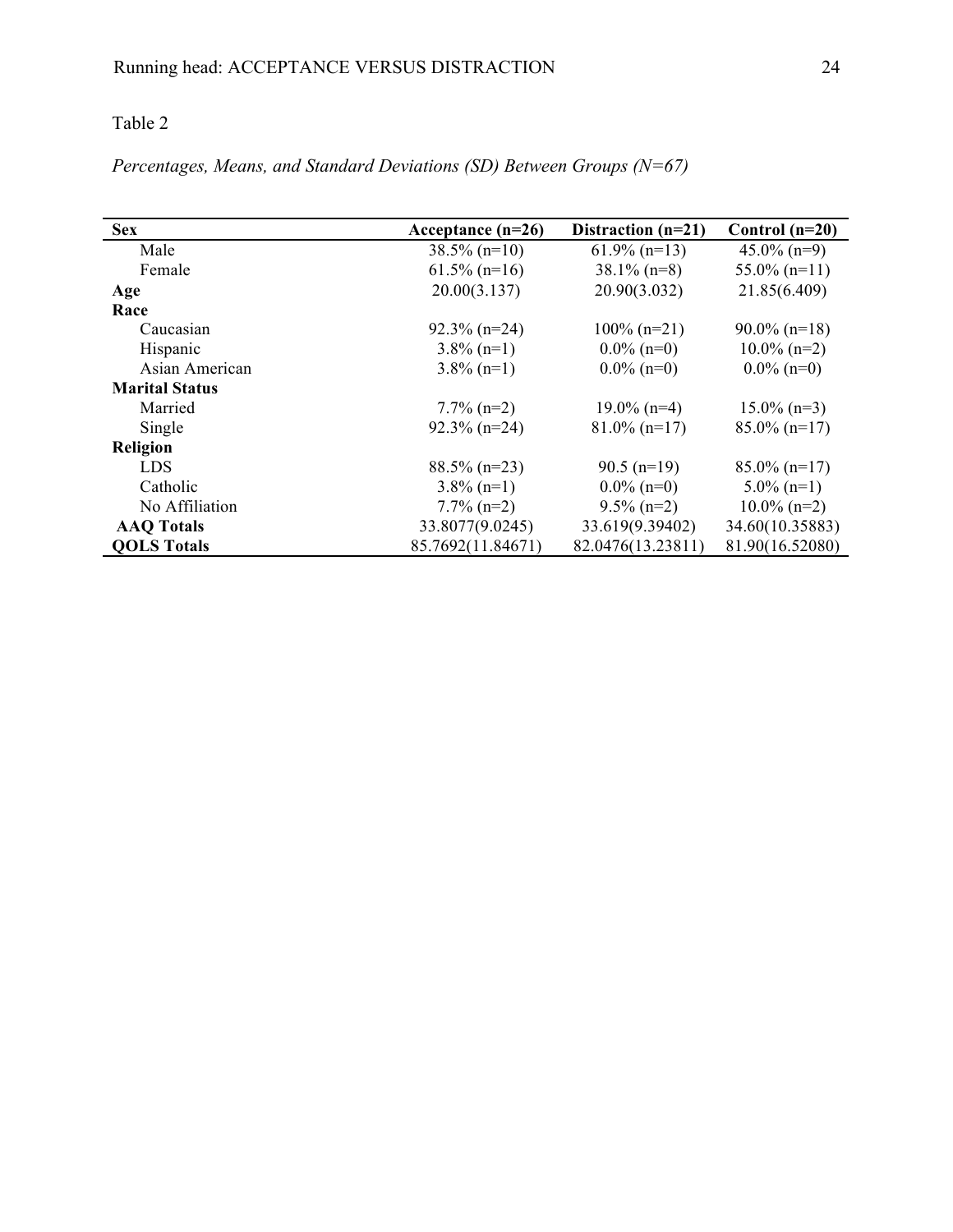| <b>Chi-Square Results</b>      |   |                |      |  |
|--------------------------------|---|----------------|------|--|
| Measure                        |   | $\chi^2$       | р    |  |
| <b>Sex</b>                     | 2 | 2.65           | .27  |  |
| Race                           | 4 | 4.03           | .40  |  |
| <b>Marital Status</b>          |   | 1.35           | .51  |  |
| <b>Religion</b>                |   | 1.08           | .90  |  |
| <b>ANOVA Results</b>           |   |                |      |  |
| <b>Measure</b>                 |   | $\overline{F}$ | p    |  |
| Age                            | 2 | 1.03           | 0.36 |  |
| <b>Years Post HS Education</b> |   | 0.07           | 0.93 |  |
| <b>AAQ-II Totals</b>           |   | 0.06           | 0.94 |  |
| <b>QOLS Totals</b>             |   | 0.60           | 0.55 |  |

*ANOVA and Chi-Square (χ²) Results*

*Note.* AAQ-II Totals = Total scores for the Acceptance and Action Questionnaire II QOLS Totals = Total scores for the Quality of Life Scale HS = High School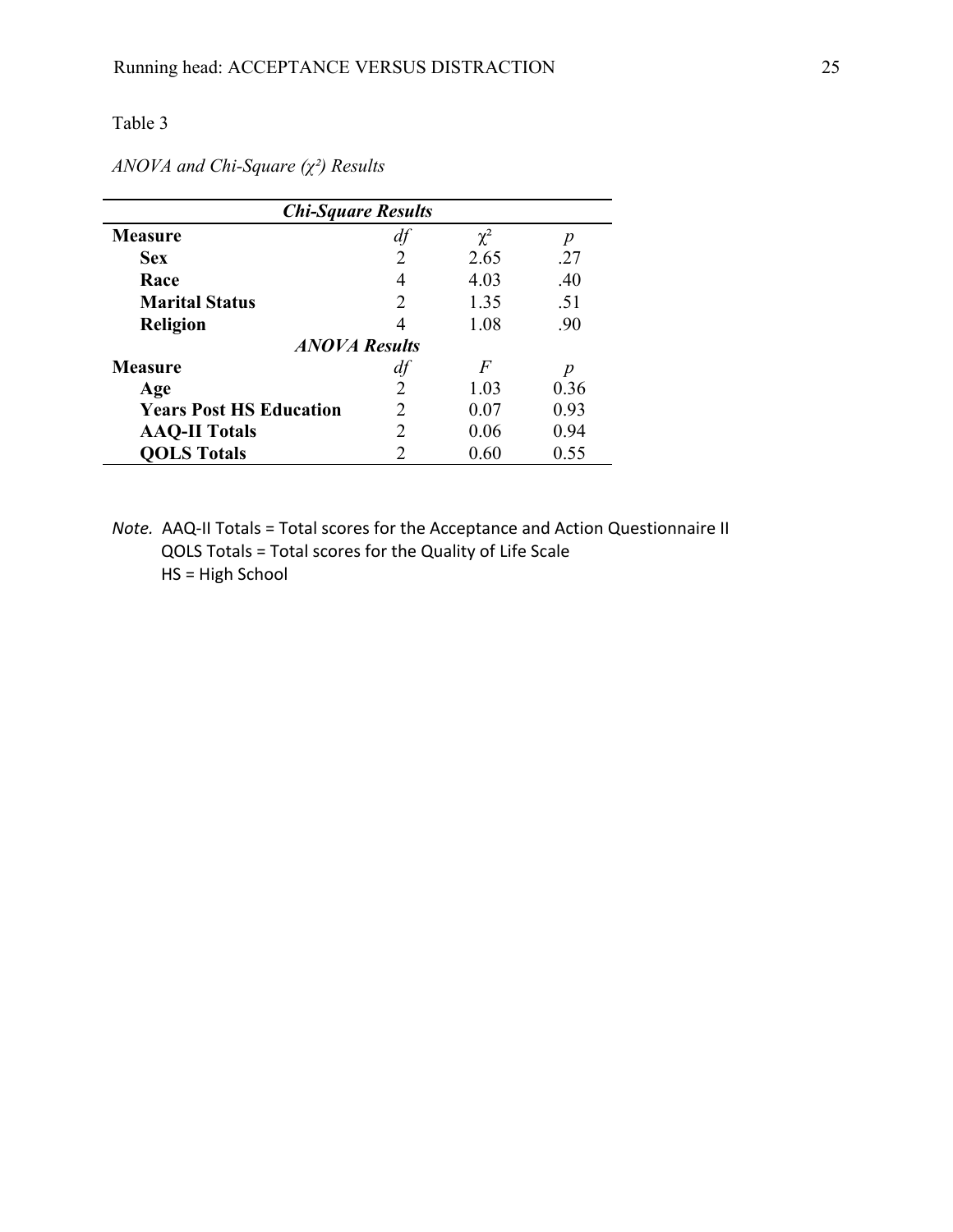# *Means"and"Standard"Deviations"(SD)"for"Outcome"Measures*

### Table 4. Means and Standard Deviations for the Outcome Measures

|                                                                                                                       | Acceptance ( $N = 26$ ) |              | Distraction $(N = 21)$ |              | Control ( $N = 20$ ) |              |
|-----------------------------------------------------------------------------------------------------------------------|-------------------------|--------------|------------------------|--------------|----------------------|--------------|
| <b>Process</b>                                                                                                        | Pre                     | Post         | Pre                    | Post         | Pre                  | Post         |
| How often do you try to control or suppress your sexual<br>thoughts? (0 = Not At All, $100 =$ All the Time)           | 70.23(21.00)            | 62.00(25.00) | 79.57(21.30)           | 84.62(19.42) | 75.30(24.67)         | 68.55(32.10) |
| Is it acceptable for you to have these thoughts? ( $0 =$<br>Not At All, $100 = V$ ery Acceptable)                     | 25.19(28.23)            | 34.00(32.18) | 13.57(16.91)           | 16.71(16.05) | 24.80(33.48)         | 16.30(24.87) |
| How similar is having a sexual thought to acting on it?<br>$(0 = Not At All, 100 = Very Similar)$                     | 38.00(31.55)            | 38.77(33.67) | 38.52(29.20)           | 44.67(29.30) | 37.40(34.00)         | 48.55(35.60) |
| How problematic are your unwanted sexual thoughts?<br>$(0 = Not At All, 100 = Very Problematic)$                      | 50.92(28.07)            | 46.31(26.79) | 58.19(24.87)           | 59.19(27.21) | 52.45(38.26)         | 57.05(32.52) |
| How much do unwanted sexual thoughts bother you?<br>$(0 = Not At All, 100 = Very Much)$                               | 70.50(28.94)            | 62.85(30.83) | 84.05(14.91)           | 79.29(19.96) | 67.35(31.89)         | 60.20(34.39) |
| How comfortable are you with experiencing unwanted<br>sexual thoughts? (0 = Not At All, $100 = V$ ery<br>Comfortable) | 30.19(26.77)            | 28.96(24.48) | 23.52(23.43)           | 25.14(22.71) | 24.00(27.47)         | 22.00(26.63) |
| How often do you find yourself fighting with unwanted<br>sexual thoughts? ( $0 = Not At All$ , $100 = All The Time$ ) | 45.04(27.67)            | 43.00(27.54) | 49.81(23.41)           | 50.10(25.98) | 43.20(33.17)         | 37.75(27.24) |
| <b>Thought Frequency</b>                                                                                              | 4.50(4.95)              | 2.08(2.19)   | 6.48(7.20)             | 2.14(2.52)   | 5.70(5.44)           | 3.10(3.68)   |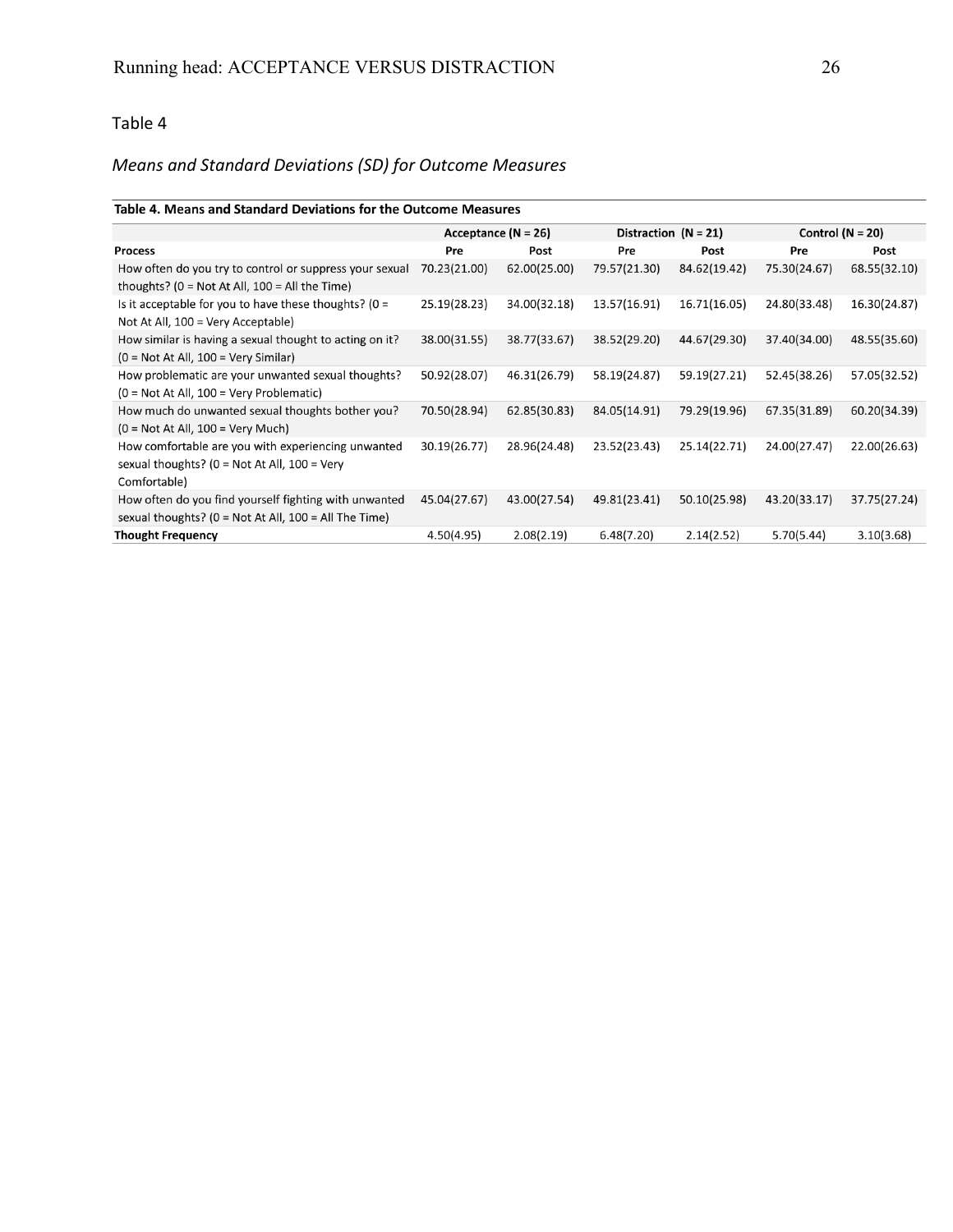# *Validity"Measure:"Percentages"of"Intervention"Adherence*

| <b>Participant Reported Action</b> | Acceptance | <b>Distraction</b> | Control  |
|------------------------------------|------------|--------------------|----------|
| Some acceptance                    | 38.5%      | $0.0\%$            | $0.0\%$  |
| A lot of Acceptance                | 23.1%      | $0.0\%$            | $5.0\%$  |
| Some Distraction                   | $15.4\%$   | 42.9%              | 30.0%    |
| A lot of Distraction               | 11.5%      | 57.1%              | $30.0\%$ |
| <b>Nothing</b>                     | 11.5%      | $0.0\%$            | 25.0%    |
| Other                              | $0.0\%$    | $0.0\%$            | 10.0%    |